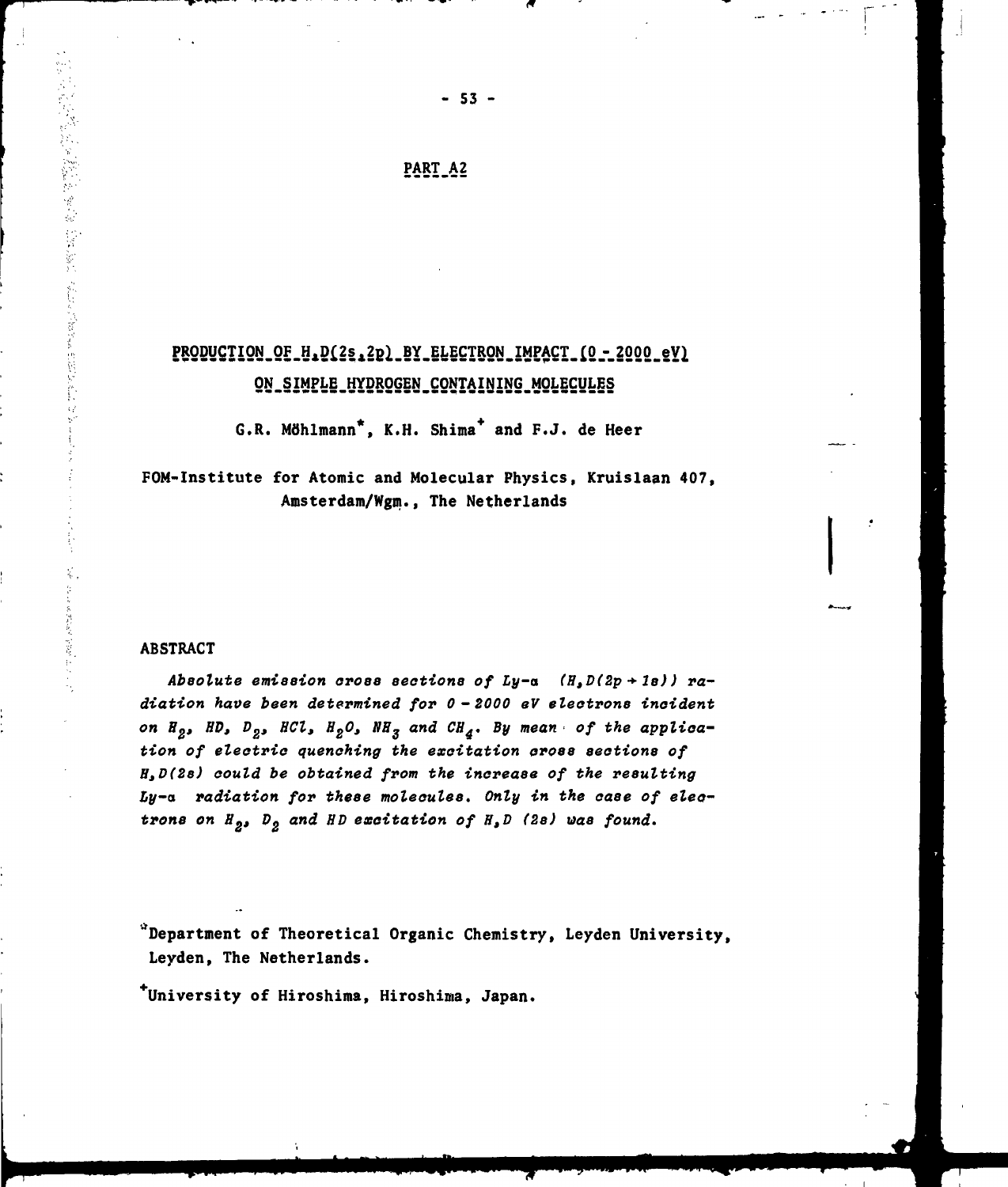| Group                   | Compound                                                                                             | energy (eV) | . abs       | $\sigma_{\rm{em}}$ |  |
|-------------------------|------------------------------------------------------------------------------------------------------|-------------|-------------|--------------------|--|
| (ref.)                  |                                                                                                      |             | 2s          | $2\,\mathrm{p}$    |  |
|                         | H, H <sub>2</sub>                                                                                    | $0 - 500$   |             | x                  |  |
| $\boldsymbol{2}$        | $CH_4$ , $CD_4$ , $C_2H_4$ , $C_2H_6$ , $C_6H_6$                                                     | $50 - 6000$ | x           | x                  |  |
| $\overline{\mathbf{3}}$ | $H_2, D_2$                                                                                           | $50 - 6000$ | x           | $\mathbf x$        |  |
| 4                       | H <sub>2</sub> 0                                                                                     | $50 - 6000$ | x           | x                  |  |
| 5                       | CH <sub>4</sub>                                                                                      | $0 - 440$   |             | x                  |  |
| 6                       | NH <sub>3</sub>                                                                                      | $0 - 480$   |             | $\mathbf x$        |  |
| 7                       | $H2$ O                                                                                               | $0 - 100$   |             | X                  |  |
| 8                       | $H_2$                                                                                                | $50 - 3000$ |             | X                  |  |
| 9                       | $H_2$                                                                                                | $50 - 6000$ |             | x                  |  |
| 10                      | $H_2O$ , NH <sub>3</sub> , CH <sub>4</sub>                                                           | $0 - 300$   |             | x                  |  |
| 11                      | $H_2$ , $H_2$ 0, D <sub>2</sub> 0, NH <sub>3</sub> , CH <sub>4</sub> , C <sub>6</sub> H <sub>6</sub> | $0 - 200$   |             | x                  |  |
| 12                      | H <sub>2</sub>                                                                                       | $0 - 350$   |             | x                  |  |
| This work               | $H_2, D_2$ , HD, HC1, $H_2O$ , NH <sub>3</sub> , CH <sub>4</sub>                                     | $0 - 2000$  | $\mathbf x$ | x                  |  |

Summary of some previous investigations concerning Ly-a radiation produced by electrons on various molecules.

TABLE 1

 $-54 -$ 

i, ĥ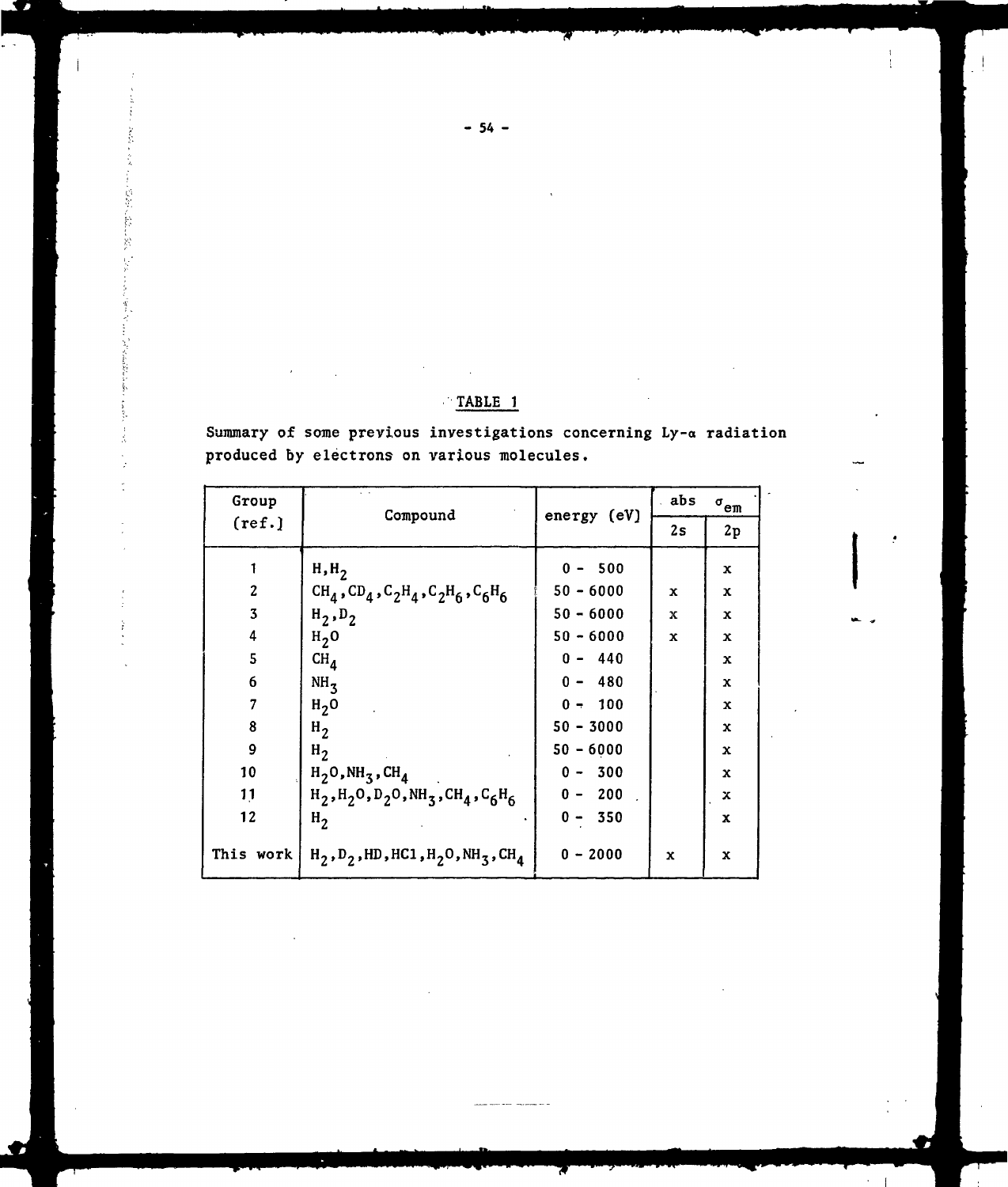#### 1. INTRODUCTION

Absolute emission cross sections ( $\sigma_{\mathsf{em}}$ ) of Ly- $\alpha$  radiation have been measured by several investigators [1-12] for electrons on various molecules such as  $H_2$ ,  $D_2$ ,  $H_2O$ ,  $NH_3$  and hydrocarbons. Their work has been summarized in table 1, with some details about the investigated parent molecules and the electron energies used.

The excitation cross sections ( $\sigma_{\text{exc}}$ ) for H,D(2p) can be calculated from the  $\sigma_{em}$  (Ly- $\alpha$ )'s if a correction for cascade from higher lying  $H, D(ns, nd)$  levels is made. Vroom and de Heer  $[2-4]$ have reported  $\sigma_{\text{exc}}(H,D(2s))$  values evaluated from the increase of the Ly-a radiation when an electric quenching field is applied. For the ratios of  $\sigma_{\text{exc}}(2s)$  and  $\sigma_{\text{exc}}(2p)$  they have found the values 0.5, 0.5, 0.1 and 0 respectively in the case of  $H_2$ ,  $D_2$ , CH<sub>A</sub> and H<sub>2</sub>O molecules, neglecting cascade effects. Cox and Smith [13] have measured  $\sigma_{\text{exc}}$  of D(2s) for electrons on D<sub>2</sub>, using an rf field at the Lamb shift frequency. Misakian and Zorn [14] have investigated the angular distribution and the kinetic energies of  $H(2s)$  atoms produced by electron impact on  $H_2$ .

 $\sigma$  at the H(2s) atoms produced by electron impact on H2  $\sigma$ From the experimental results of Vroom and de Heer [2-4] and Cox and Smith [13] it appears that in the case of  $H_2$  and  $D_2$  a considerable fraction of the produced  $H, D(n=2)$  atoms is in the 2s state. However, for other parent molecules refs. [2-43 contain 2s/2p cross section ratios which are small or even zero. Möhlmann et al. [15] have found that the H(3p) state is not produced by dissociative excitation of simple hydrogen containing molecules with electrons. Thus refs. [2-4,15] provide results which indicate that in many cases certain quantum states of H,D atoms are not formed in the electron impact dissociation process. To investigate this phenomenon in more detail for the  $H.D(n = 2)$ case, we have determined the 2s/2p cross section ratios for **the** target gases H<sub>2</sub>, HD, D<sub>2</sub>, HC1, H<sub>2</sub>O, NH<sub>3</sub> and CH<sub>4</sub>. This has been done by measuring the intensity of the Ly-a radiation with **and** without an electric quenching field for 100 -2000 eV electrons incident on these gases.

 $-55 -$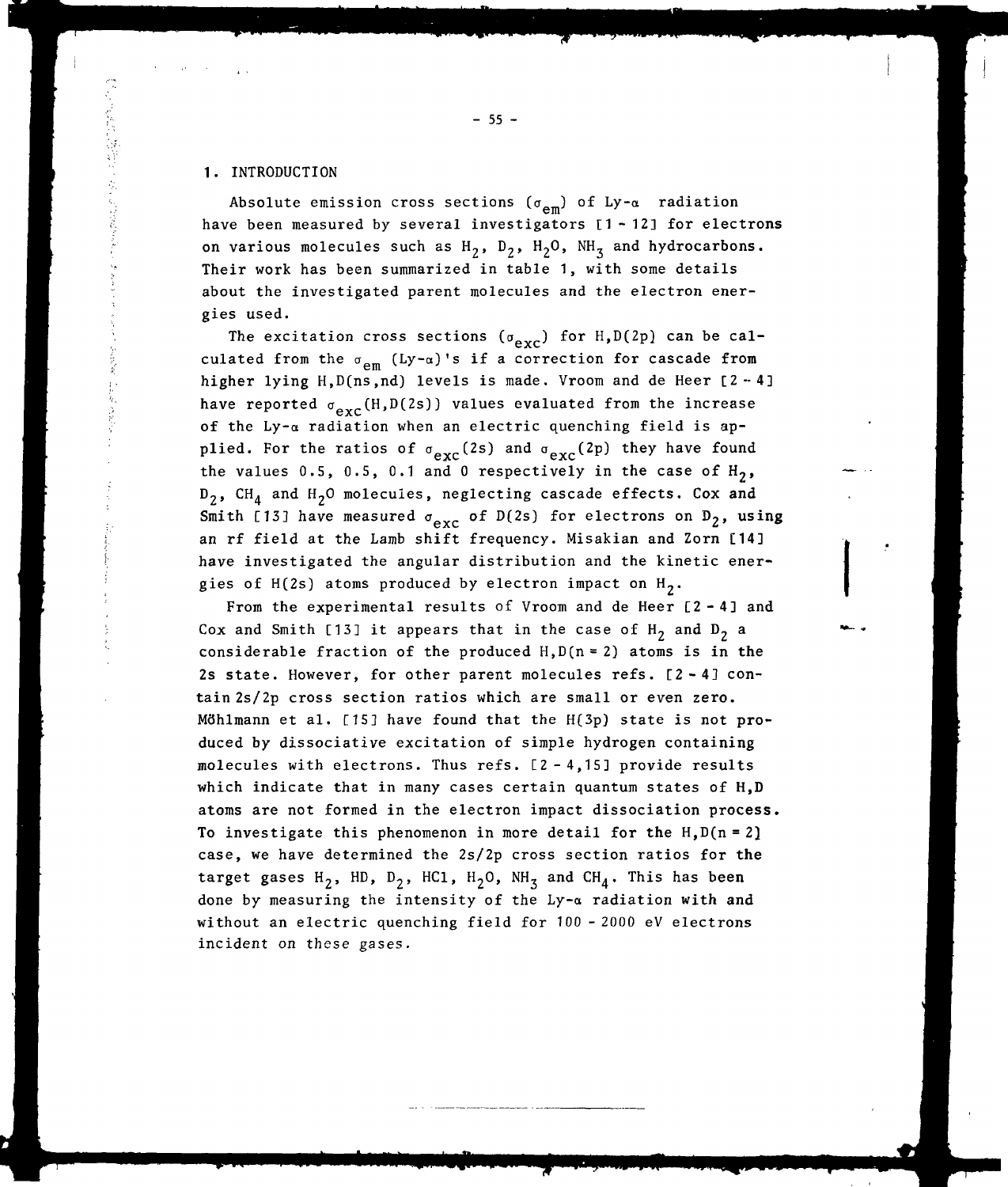## 2. EXPERIMENTAL

## 2.1. Apparatus

The experimental set up used in this experiment is basically the same as that described in ref. [15], however, with a different photon detection system.

The  $Ly-\alpha$  photons are detected by a channeltron ultraviolet photon counter tube (Bendix, model no. BX 7600-4413) in combination with an oxygen filter, at an angle of  $90^{\circ}$  to the electron beam. The filter is a gas cell with two lithium fluoride (LiF) windows, each 1.6 mm thick and at a mutual distance of 16.5 mm. It can be filled with oxygen gas reaching pressures between 0 and 500 Torr. The transmission properties of this optical detection, system is discussed in section 2.2.

The detector was provided with a collimating system of two square slits so that it could "see" the radiation from an effective length of about 3.6 mm along the electron beam and about 8 mm on each side in a direction perpendicular to the electron beam and the beam-detector axis.

The electric field, used for the quenching of the  $H, D(2s)$ atoms, is applied parallel with the electron beam, as discussed in section 3 of ref. [15]. As shown there, the applied fields have no influence on the energy definition of the incident electrons at the observation region. Below 100 eV it is expected that the application of the electric field will influence the electron energy in the observation region considerably. Therefore no experiments have been performed with the field on for  $E_{e,1}$  < 100 eV.

The Ly- $\alpha$  emission intensities have been measured both as a function of the target gas pressure and the electron beam current. In the cases where a non-linearity was found an extrapolation towards zero pressure and/or beam current has been made.

For electron energies in the range 100 - 2000 eV no coaxial magnetic field has been used for the confinement of the electron beam. In the energy region 0 - 100 eV the magnetic field strength was 30 Gauss.

The target pressures have been measured with a capacitance manometer (MKS-Baratron, pressure head 77 H-1).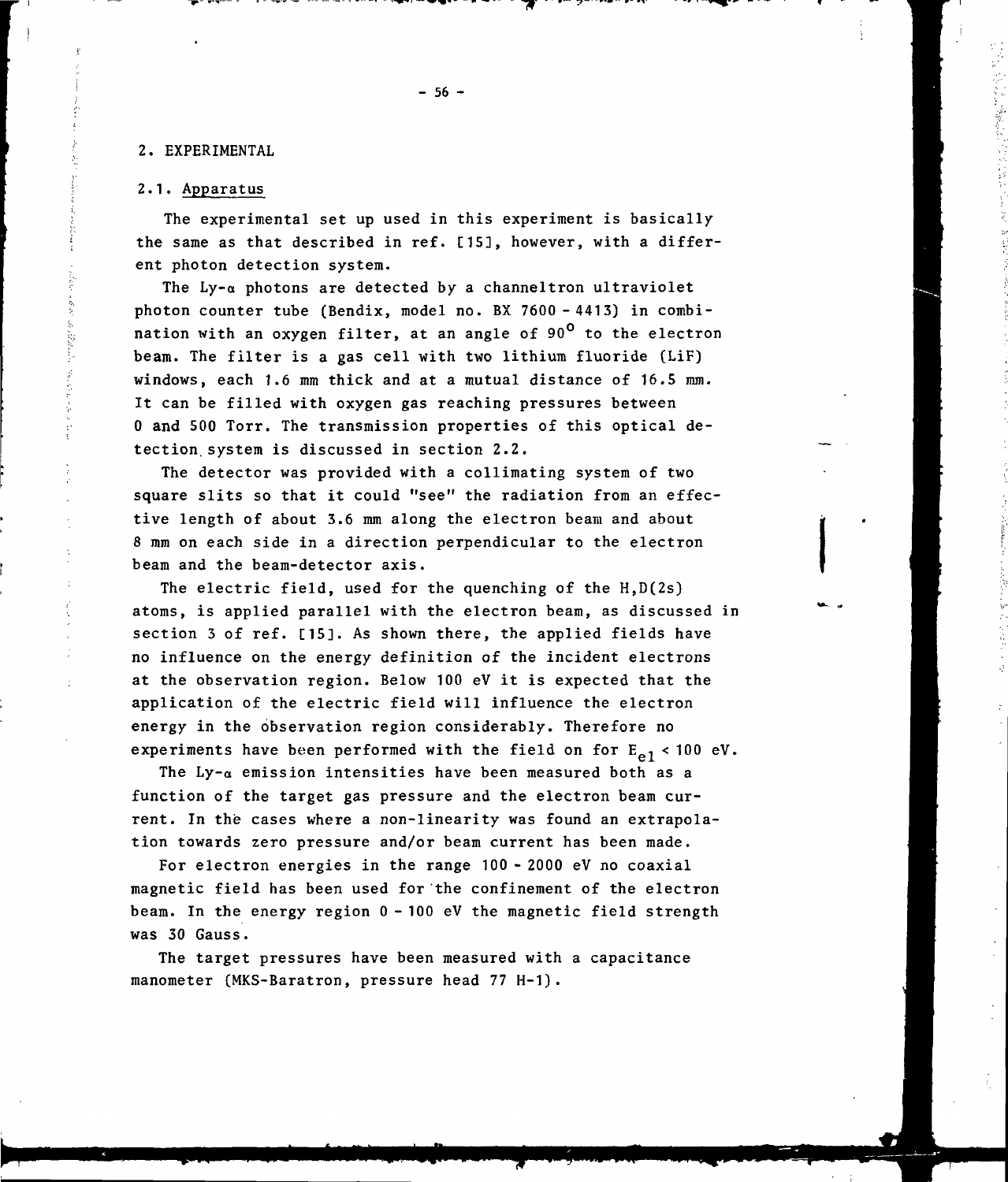## 2.2. Properties of the photon detection system

According to the specifications of the manufacturer the Bendix photon tube used in this experiment has a maximum quantum yield of 9% around the Ly-a wavelength. Towards shorter wavelengths the transmission is cut-off at 1140  $\beta$  by the magnesium fluoride (MgF,) multiplier window, whereas at longer wavelengths the yield decreases to 0.9% at 1800 Å and to 0.15% at 1900 Å. The transmission properties of oxygen have been given by Watanabe [16] and Friedmann [17]. At the  $Ly-\alpha$  wavelength there is a window in the oxygen absorption spectrum, together with some windows around this wavelength and above 1795 Ä.

As a consequence of the properties described above, our photon detection system will almost only detect Ly-a radiation from the emission spectra produced by electron impact on the molecules used in our experimental study.

From the emission spectra (1000 - 2000 Å) of Morgan and Mentall [10] produced by 100 eV electrons on  $H_2O$ , NH<sub>3</sub> and CH<sub>A</sub>, we could determine that, for an oxygen pressure of 500 Torr in the filter, more than 99% of the transmitted radiation is  $Ly - \alpha$  radiation.

In the case of  $H_2$ , Carriere and de Heer [18] showed that besides Ly- $\alpha$  a considerable amount of molecular H<sub>2</sub> radiation is transmitted through the LiF- $0<sub>2</sub>$  filter. Using their experimental results, we have calculated that, in our set up and for an  $0<sub>2</sub>$ pressure of 500 Torr, 80% of the transmitted intensity is due to Ly-a radiation. No experimental data are available about the transmission of molecular HD and  $D_2$  emissions through an LiF-O<sub>2</sub> combination. However for  $D_2$  we can derive the transmission properties of our detector in the following way: Vroom and de Heer [3], using a vacuum monochromator, reported an isotope effect of about 20% for  $\sigma_{\text{em}}(Ly-\alpha)$  in the case of 100 eV electrons incident on  $H_2$  and  $D_2$ .

Experimentally, we have found that the signal from our  $Lif-O<sub>2</sub>$ multiplier combination for 100 eV electrons on  $D_2$  was about 20\$ lower than the corresponding signal in the case of  $H_2$ ; this latter  $H_2$  signal had already been corrected for the 20% molecular  $H_2$  contribution. So the above mentioned facts indicate that in the case of 100 eV electron impact on  $D_2$  (almost) all molecular radiation is absorbed by the LiF-O<sub>2</sub> filter system. For HD we have assumed that about 10\$ of the transmitted radiation (500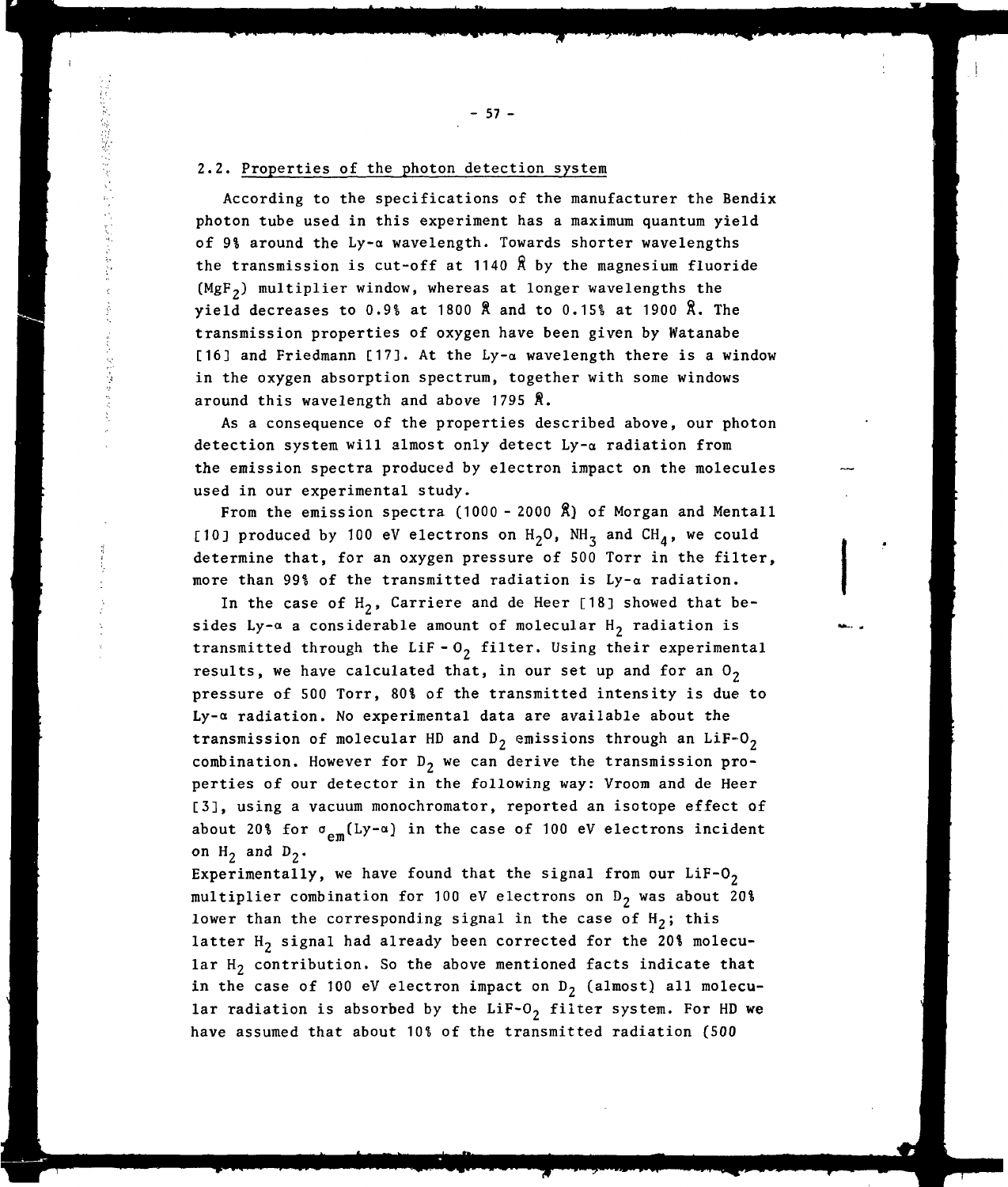

 $Fig.$  1 - Transmitted vacuum ultra violet radiation versus the  $O_2$  pressure in the LiF- $O_2$  filter for 100 eV electrons on  $CH_4$ .



Fig.  $2$  - Quenching of the  $H(2s)$  state as a function of the electric field strength  $\varepsilon$  for two different  $H_2$  pressures.

 $\sim 100$   $\sim 10$ 

 $-58 -$ 

. .

h.<br>Ch

 $\frac{1}{\sqrt{2}}$ 

ă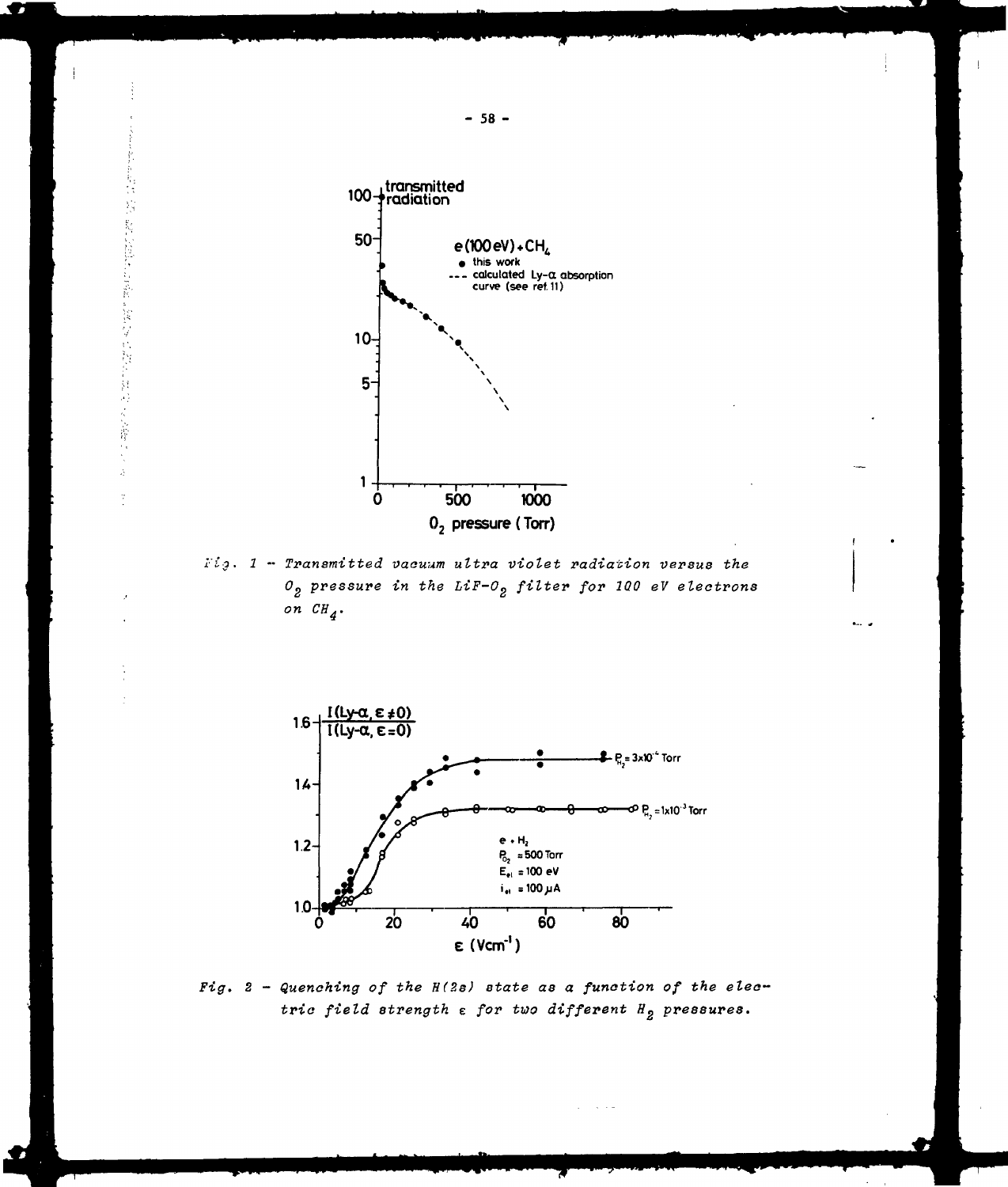Torr  $O_2$ ) is due to molecular emissions.

The  $0<sub>2</sub>$  filter has a window at the position of the C $\ell I$  emission line at 1188.77 Å [16,17,19]. Therefore in the case of HCt the transmitted emission may contain some of this C£l radiation.

We have normalized our  $\sigma_{_{\mathbf{\rho}\mathfrak{m}}}$  (Ly-a, 2p +1s, H<sub>2</sub>) at 100 eV im- $-18$   $cm^2$ sion presented by Mumma and Zipf in section III.1 of their publication [12]. This  $\sigma_{\text{am}}$  value is close to that (11 x 10<sup>-18</sup> cm<sup>2</sup>) given by de Heer and Carrière [9].

#### 3. EXPERIMENTAL PROCEDURE

どうきょう きょう てんこうきょく

## 3.1. Intensity of transmitted radiation versus the  $0<sub>2</sub>$  pressure in the filter

Fig. 1 shows the emission intensity of the total transmitted vacuum ultraviolet radiation (v.u.r.) between 1140 Ä and about 1900 Å as a function of the  $0<sub>2</sub>$  pressure in the LiF- $0<sub>2</sub>$  filter for 100 eV electrons on  $CH_4$ . For  $0^2$  pressures in the range 0 - 100 Torr the transmitted intensity decreases drastically, whereas for pressures larger than 100 Torr the slope of the intensity curve becomes less steep. The intensity curve then coincides with a calculated transmission curve for  $Ly-\alpha$  radiation by  $O_2$  (and  $O_4$ ) as derived using the results of Watanabe [16]. The measurement of the transmitted v.u.r. as a function of the  $0<sub>2</sub>$  pressure enables us to select a proper  $0<sub>2</sub>$  pressure to separate the Ly-a radiation from the remaining v.u.r. Only if some radiation other than  $Ly-\alpha$  falls into an oxygen transmission window, the separation of the  $Ly-a$  radiation is not complete as is the case for  $H_2$  and possibly for HC1.

For the other parent molecules used in this experiment similar  $0<sub>2</sub>$  pressure dependent intensity curves have been obtained.

The sensitivity of the detection system for  $Ly_{\alpha}$  radiation is evaluated from the intensity measurement in the case of electrons on  $H_2$  at 100 eV, for which the cross section for Ly- $\alpha$ emission is known (taking into account the correction for the contribution of the molecular  $H_2$  radiation, see section 2.2).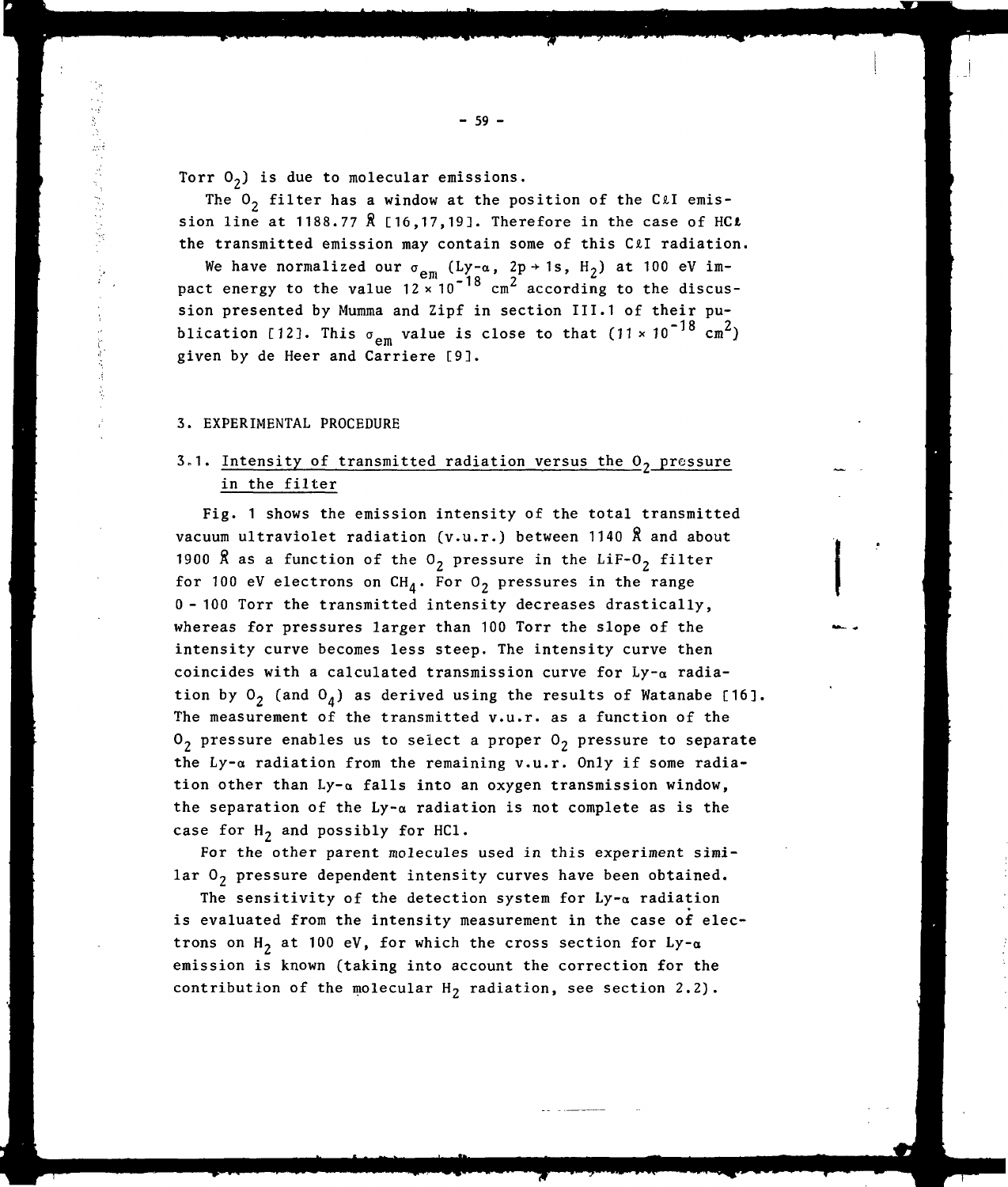|                                                                                                 |                                                                   |                                                                                                                    | $2p + 1s$                                                                                                           |                    |                    | $2s + 1s$                                                       |                                                                            | 2s/2p                                                                      |                       |                                                                        |                                                 |
|-------------------------------------------------------------------------------------------------|-------------------------------------------------------------------|--------------------------------------------------------------------------------------------------------------------|---------------------------------------------------------------------------------------------------------------------|--------------------|--------------------|-----------------------------------------------------------------|----------------------------------------------------------------------------|----------------------------------------------------------------------------|-----------------------|------------------------------------------------------------------------|-------------------------------------------------|
| com-<br>pound                                                                                   | this<br>work                                                      | refs.<br>$[2 - 4]$                                                                                                 | ref.<br>[11]                                                                                                        | ref.<br>[10]       | refs.<br>$[5 - 7]$ | ref.<br>[9]                                                     | this<br>work                                                               | refs.<br>$[2 - 4]$                                                         | ref.<br>[13]          | this<br>work                                                           | refs.<br>$[2 - 4]$                              |
| $H_2$<br>HD<br>$D_2$<br>HC1<br>H <sub>2</sub> 0<br>NH <sub>3</sub><br>CH <sub>4</sub><br>$CD_4$ | 12.0<br>10.8<br>9.64<br>38.2<br>19.3<br>19.2<br>12.1<br>$\bullet$ | 13.1<br>$\overline{\phantom{a}}$<br>10.7<br>$\qquad \qquad \blacksquare$<br>32.3<br>$\blacksquare$<br>12.4<br>10.0 | 11<br>$\bullet$<br>$\hbox{\small -}$<br>$\blacksquare$<br>9<br>$\overline{7}$<br>14<br>$\qquad \qquad \blacksquare$ | 8.8<br>10.9<br>1.2 | 7.5<br>7.0<br>2.45 | 11<br>$\overline{\phantom{a}}$<br>$\overline{\phantom{a}}$<br>- | 7.26<br>4.84<br>4.63<br>0<br>$\bf{0}$<br>$\bf{0}$<br>$\bf{0}$<br>$\bullet$ | 6.35<br>$\qquad \qquad \blacksquare$<br>5.25<br>$\mathbf 0$<br>1.3<br>1.02 | $\rightarrow$<br>3.27 | 0.605<br>0.448<br>0.480<br>$\bf{0}$<br>$\mathbf 0$<br>0<br>$\mathbf 0$ | 0.485<br>0.491<br>$\mathbf 0$<br>0.105<br>0.102 |

ŧ  $\blacksquare$ 

 $\langle \rangle$ 

 $\mathcal{L}(\mathcal{L}^{\text{max}}_{\mathcal{L}})$  and  $\mathcal{L}^{\text{max}}_{\mathcal{L}}$  and  $\mathcal{L}^{\text{max}}_{\mathcal{L}}$ 

÷.

|                                                                                                                | TABLE 2 |  |  |  |
|----------------------------------------------------------------------------------------------------------------|---------|--|--|--|
| Emission cross sections (10 <sup>-18</sup> cm <sup>2</sup> ) for Ly-a radiation and 2s/2p cross section ratios |         |  |  |  |
| at 100 eV electron impact energy.                                                                              |         |  |  |  |

in a la compartir e estimata de 1913 e 1913 e 1913 de 1913 e 1914 e 1914 e 1913 e 1914 e 1914 e 1914 e 1915 e 1<br>Segundo de 1919 e 1919 e 1919 e 1919 e 1919 e 1919 e 1919 e 1919 e 1920 e 1920 e 1920 e 1920 e 1920 e 1920 e 1

 $\frac{1}{2}$ 

 $\mathcal{A}^{\mathcal{A}}$  , and the contract of the contract of the set of the contract of the contract of the contract of the contract of the contract of the contract of the contract of the contract of the contract of the contract  $\mathbf{q} = \mathbf{q} \times \mathbf{q}$  , where  $\mathbf{q} = \mathbf{q} \times \mathbf{q}$ 

 $\mathcal{L}^{\text{max}}_{\text{max}}$  , where  $\mathcal{L}^{\text{max}}_{\text{max}}$ 

I 8 I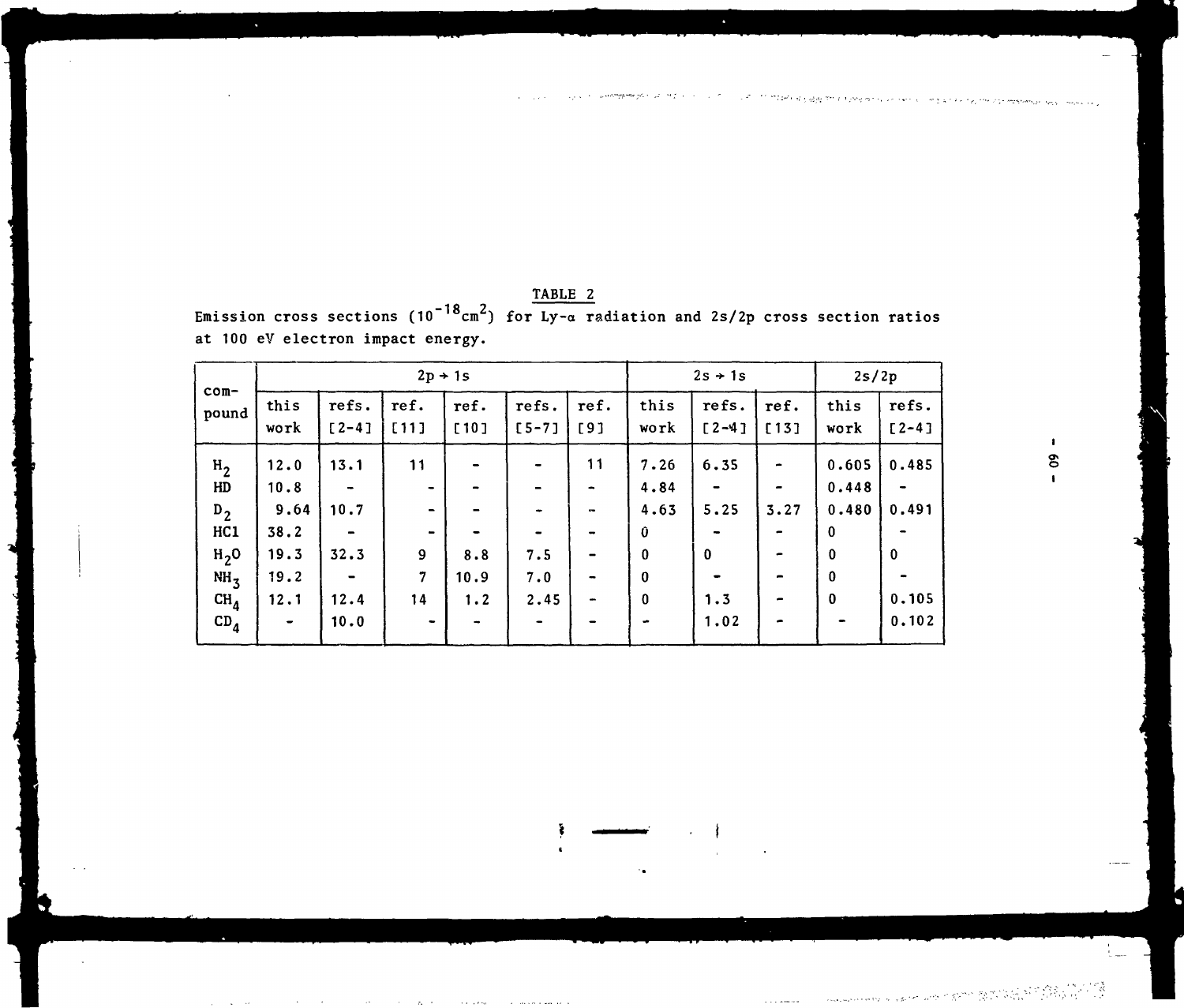## 3.2. Application of the electric quenching field

If the Ly- $\alpha$  radiation intensity is measured when there are no external electric and/or magnetic fields,  $\sigma_{em}$  refers to that of the transition  $2p \div 1s$  and we can write (neglecting the cascade):

$$
\sigma_{em}(Ly-\alpha) = \sigma_{exc}(2p) \tag{1}
$$

By application of a (homogeneous) electric field the atomic H,D sublevels  ${}^{2}S_{\frac{1}{2}}$  and  ${}^{2}P_{\frac{1}{2}}$  are mixed [20]. The radiative transition probability for decay to the ground state of the former metastable  ${}^{2}S_{1}$  state is a function of the applied electric field strength ( $\varepsilon$ ) and has been calculated by Lüders [21]. This transition probability increases with increasing  $\varepsilon$ . For  $\varepsilon = 80$  V cm<sup>-1</sup>  $s$ ition probability increases with increasing e. For  $e = 80$  V cm  $\frac{1}{\text{rad}}$  has decreased to about 50 ns. Taking into account the high velocity (up to 40 km s~ [14]) that the  $\mu$  atoms can have after the dissociative excitation process,  $\mu$   $\eta$ and the dimensions of the observation region, at least 99\$ of the former H,D (2s) atoms will decay by radiation within the observation region. When this is the case we can write (neglecting cascade):

$$
\sigma_{em}(Ly-\alpha) = \sigma_{exc}(2s) + \sigma_{exc}(2p)
$$
 (2)

So the difference in  $\sigma_{em}(Ly-\alpha)$ , in the case with and without the 'electric field, is due to the contribution of H,D (2s).

We have measured the Ly- $\alpha$  emission intensity I as a function of  $\epsilon$  for 100 eV electrons on  $H_2$ . The result is shown in fig. 2 for two different H<sub>2</sub> pressures. For  $\varepsilon \approx 3$  V cm<sup>-1</sup> the Ly- $\alpha$  signal starts to increase and becomes saturated at about 40 V  $cm^{-1}$ . When the electric field was applied in the opposite direction the same result was obtained. It is seen in fig. 2 that the ratios I(Ly- $\alpha$ ,  $\varepsilon \neq 0$ ) /(Ly- $\alpha$ ,  $\varepsilon = 0$ ) do not reach the same saturation value in the range  $\epsilon > 40$  V cm<sup>-1</sup> for different H<sub>2</sub> target gas pressures. This pressure effect will be discussed in the next section.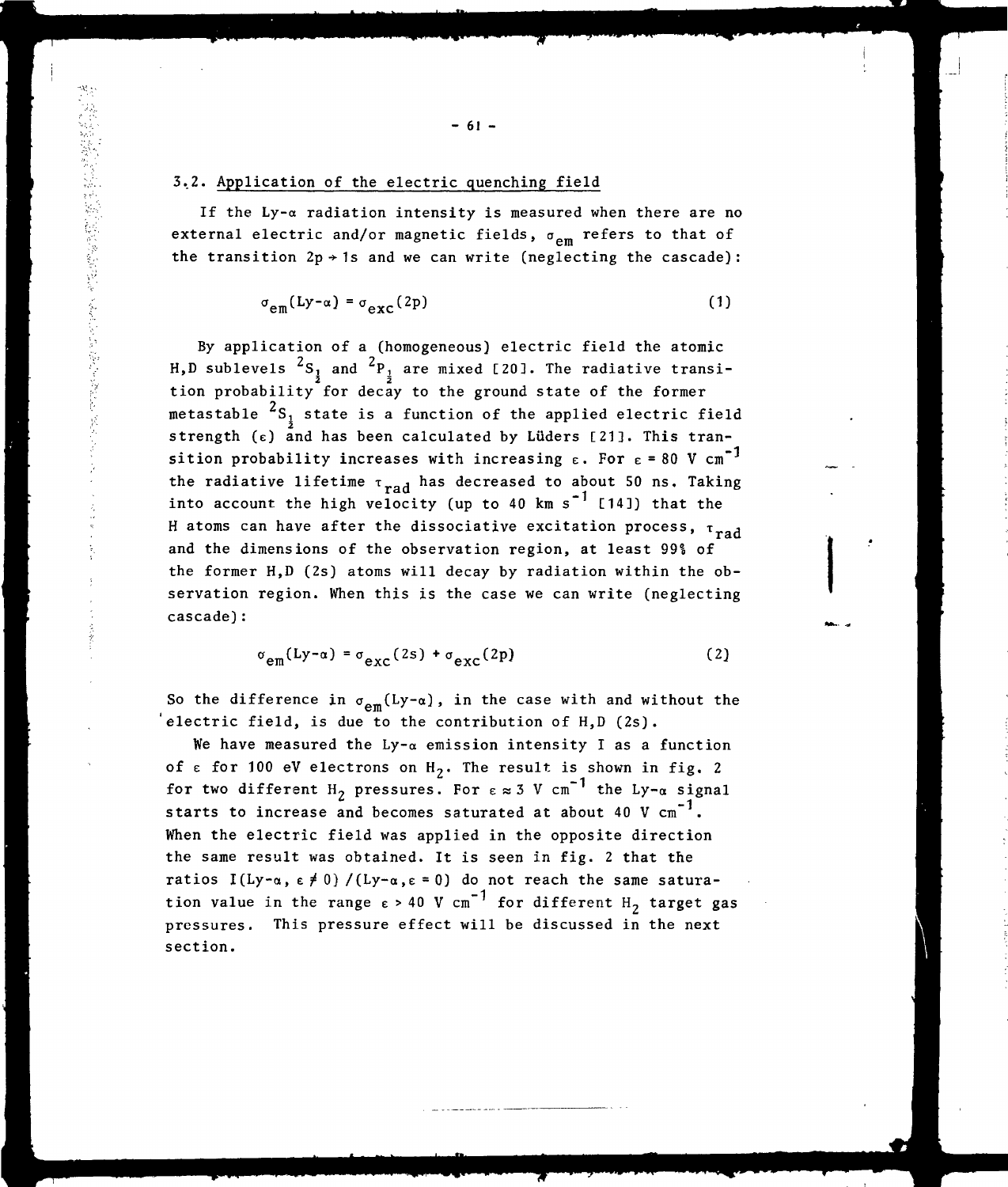

Fig.  $3$  - Influence of the  $H_2$  target pressure and the electron beam current on the 2s/2p cross section ratio for 200 eV electrons on  $H_2$  with electric field strength  $\varepsilon$  equal to zero and 50 V cm<sup>-1</sup>.



Fig.  $4$  - Ly-a excitation curves for  $0 - 100$  eV electrons incident on various molecules.

 $-62 -$ 

经经缺款 电影

i<br>S

ł.

 $\frac{1}{2}$ 

Ş

Ş

ŝ

ÿ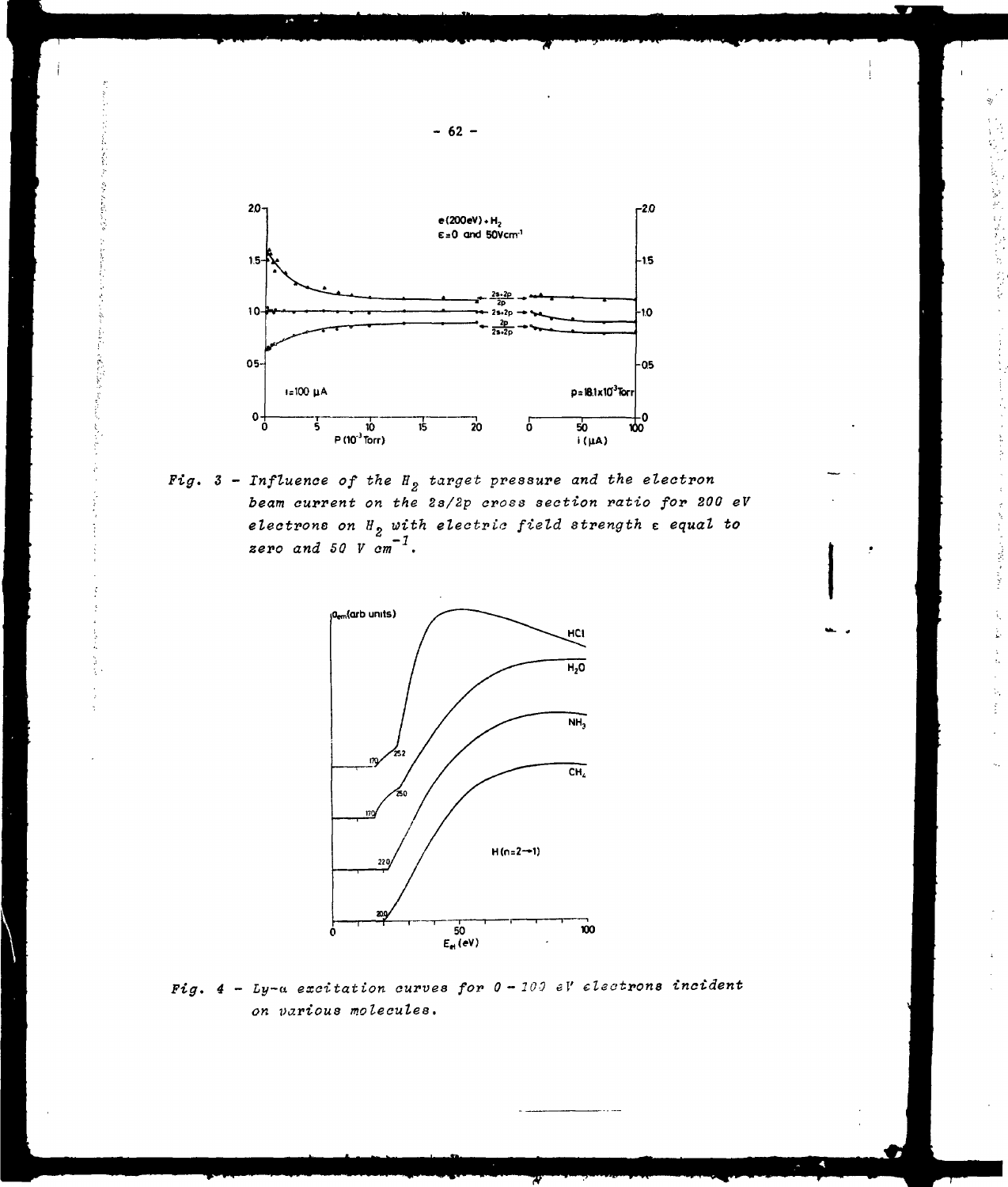## 3.3. Influence of the  $H_2$  target gas pressure and the electron beam current on the  $I(Ly-\alpha,\epsilon \neq 0)/I(Ly-\alpha,\epsilon = 0)$  ratio

医心室的医尿病 医前庭

We have measured the Ly- $\alpha$  intensities (I(Ly- $\alpha$ )) as a function of the target gas pressure in the case with  $(\epsilon = 50 \text{ V cm}^{-1})$  and without  $(\epsilon = 0 \text{ V cm}^{-1})$  an electric field. In fig. 3 we have plotted the cross section ratios  $(2s + 2p)/2p$   $(=I(Ly-a, \varepsilon \neq 0)/2p$  $I(Ly-a,\epsilon=0)$  and  $2p/(2s+2p)$ , together with the relative cross section sums  $2s + 2p$ , for electrons on  $H<sub>2</sub>$  in the pressure range  $0 - 20 \times 10^{-3}$  Torr. As is seen in fig. 3 the cross section sum  $(=I(Ly-\alpha,\varepsilon\neq 0))$  is independent of the H<sub>2</sub> target pressure. However the ratio  $(2s + 2p)/2p$ , which equals  $2s/2p + 1$ , is not constant but decreases for increasing  $H_2$  pressure. This means that, due to the surrounding target gas molecules, the H(2s) atoms have already become less metastable.

The target gas pressure effect can be caused by collision  $(H(2s) + H_2)$  induced Ly- $\alpha$  radiation, or by the creation of an electric field due to the produced positive ions in the target gas (space charge effect). This latter effect should also be a function of the electron beam current. Therefore we have performed a beam current dependent measurement at a fixed  $H_2$  pressure. At the right hand side of fig. 3 is seen that a variation of the beam current in the range  $0 - 100$   $\mu$ A changes the  $(2s + 2p)/2p$ ratio with a few percent only. Therefore the pressure effect is not due to the produced positive ions but to collisions between  $H(2s)$  and  $H_2$ . From our pressure dependent 2s/2p measurements we could estimate the cross section for the process:

 $H(2s) + H_2 + H(1s) + H_2 + Ly-\alpha$  (3)

to be of the order of  $1.5 \times 10^{-15}$  cm<sup>2</sup>.

The conclusion from the pressure dependence of  $(2s + 2p)/2p$ is that the measurements must be carried out at low pressures to obtain reliable results for the 2s/2p ratio. In fig. 3 can be seen that in the case of H<sub>2</sub> for  $p < 3 \times 10^{-4}$  Torr the error is less than 5%.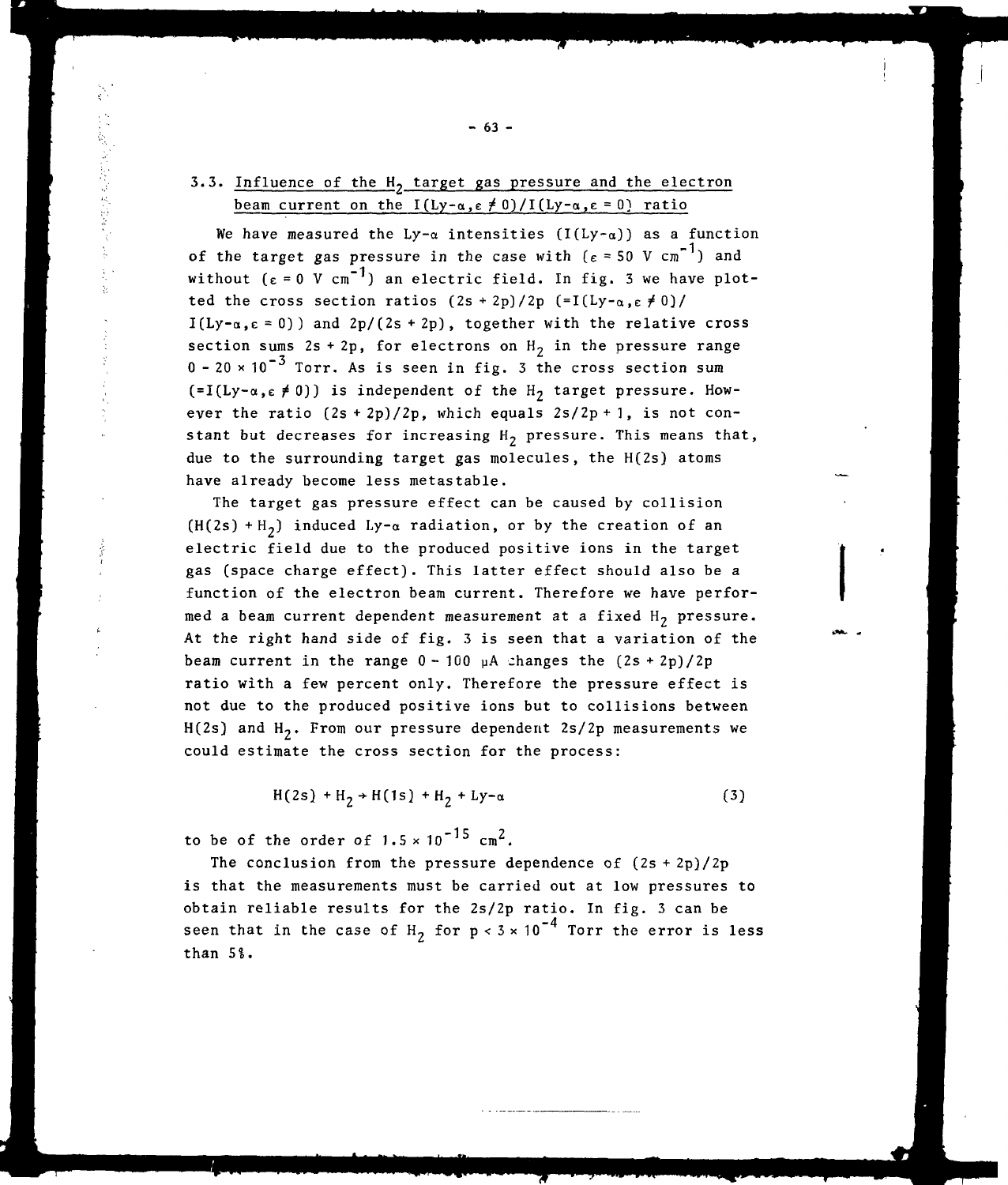|      | $\sigma_{\text{em}}$ (2p + 1s)<br>$\sigma_{\rm em}(2s+1s)$ |                 |          |      |         |      |       |                |       |       |
|------|------------------------------------------------------------|-----------------|----------|------|---------|------|-------|----------------|-------|-------|
| eV   | CH <sub>4</sub>                                            | NH <sub>3</sub> | $H_2O$ . | HC1  | $H_2$ . | HD   | $D_2$ | H <sub>2</sub> | HD    | $D_2$ |
| 20   | $\mathbf{0}$                                               | $\mathbf{0}$    | 2.05     | 3.07 |         |      |       |                |       |       |
| 30   | 3.09                                                       | 5.02            | 5.50     | 25.6 |         |      |       |                |       |       |
| 40   | 6.66                                                       | 10.7            | 10.2     | 47.8 |         |      |       |                |       |       |
| 50   | 9.34                                                       | 14.8            | 14.1     | 51.2 |         |      |       |                |       |       |
| 60   | 11.0                                                       | 17.3            | 16.8     | 49.1 |         |      |       |                |       |       |
| 70   | 11.7                                                       | 18.8            | 18.3     | 46.7 |         |      |       |                |       |       |
| 80   | 12.1                                                       | 19.4            | 18.8     | 44.7 |         |      |       |                |       |       |
| 90   | 12.2                                                       | 19.8            | 19.2     | 42.0 |         |      |       |                |       |       |
| 100  | 12.1                                                       | 19.3            | 19.2     | 38.2 | 12.0    | 10.8 | 9.64  | 7.26           | 4.84  | 4.63  |
| 150  | 10.1                                                       | 16.7            | 18.1     | 30.6 | 9.71    | 9.22 | 7.90  | 5.73           | 4.00  | 3.79  |
| 200  | 8.21                                                       | 13.9            | 15.6     | 26.1 | 8.19    | 7.70 | 6.46  | 4.75           | 3.34  | 3.03  |
| 300  | 5.62                                                       | 10.2            | 12.0     | 18.3 | 6.51    | 6.05 | 4.53  | 3.97           | 2.60  | 2.21  |
| 400  | 4.11                                                       | 7.50            | 10.1     | 14.6 | 5.29    | 4.80 | 3.64  | 3.12           | 2.09  | 1.80  |
| 500  | 3.11                                                       | 5.93            | 8.02     | 12.0 | 4.40    | 3.98 | 3.01  | 2.55           | 1.79  | 1.42  |
| 600  | 2.59                                                       | 4.77            | 7.14     | 10.0 | 3.75    | 3.44 | 2.54  | 2.25           | 1.56  | 1.22  |
| 700  | 2.16                                                       | 4.08            | 6.17     | 8.86 | 3.22    | 3.02 | 2.27  | 1.93           | 1.36  | 1.07  |
| 800  | 1.84                                                       | 3.75            | 5.49     | 7.86 | 3.00    | 2.73 | 2.04  | 1.74           | 1.25  | 1.00  |
| 900  | 1.58                                                       | 3.26            | 4.95     | 6.79 | 2.76    | 2.48 | 1.89  | 1.63           | 1.14  | 0.906 |
| 1000 | 1.43                                                       | 3.07            | 4.53     | 6.29 | 2.48    | 2.33 | 1.71  | 1.51           | 1.03  | 0.855 |
| 1200 | 1.19                                                       | 2.44            | 3.85     | 5.16 | 2.10    | 1.96 | 1.45  | 1.28           | 0.871 | 0.711 |
| 1500 | 0.89                                                       | 1.95            | 3.15     | 4.16 | 1.80    | 1.62 | 1.19  | 1.06           | 0.761 | 0.607 |
| 1700 | 0.84                                                       | 1.77            | 2,82     | 3.59 | 1.56    | 1.47 | 1.08  | 0.920          | 0.683 | 0.529 |
| 2000 | 0.69                                                       | 1.42            | 2.47     | 3.10 | 1.41    | 1.26 | 0.916 | 0.874          | 0.612 | 0.477 |

 $eV)$  $Emi$ :<br> $inc<sup>i</sup>$  $\ddot{\phantom{a}}$ 

|  |  | TABLE 3 |  |                                                                                       |  |
|--|--|---------|--|---------------------------------------------------------------------------------------|--|
|  |  |         |  | ssion cross section of Ly-a radiation $(10^{-18} \text{cm}^2$ for electrons (0 - 2000 |  |

 $-64-$ 

į  $\label{eq:1} \begin{aligned} \mathcal{P}^{(1)}(x) = \mathcal{P}^{(1)}(x) \end{aligned}$ 

「おおかないので、その他のことをしているので、その他のことは、その他のことは、その他のことは、その他のことは、その他には、その他には、その他には、その他には、その他には、その他には、その他には、その他

 $\frac{1}{2}$ 

 $\frac{1}{2}$ 

 $\overline{a}$ 

 $\frac{1}{2}$ 

B

 $\frac{1}{2}$ 

 $\ddot{\phantom{1}}$ 

Ď

ھ

- 1. 1番 増加

しんしゅうちょう きょうき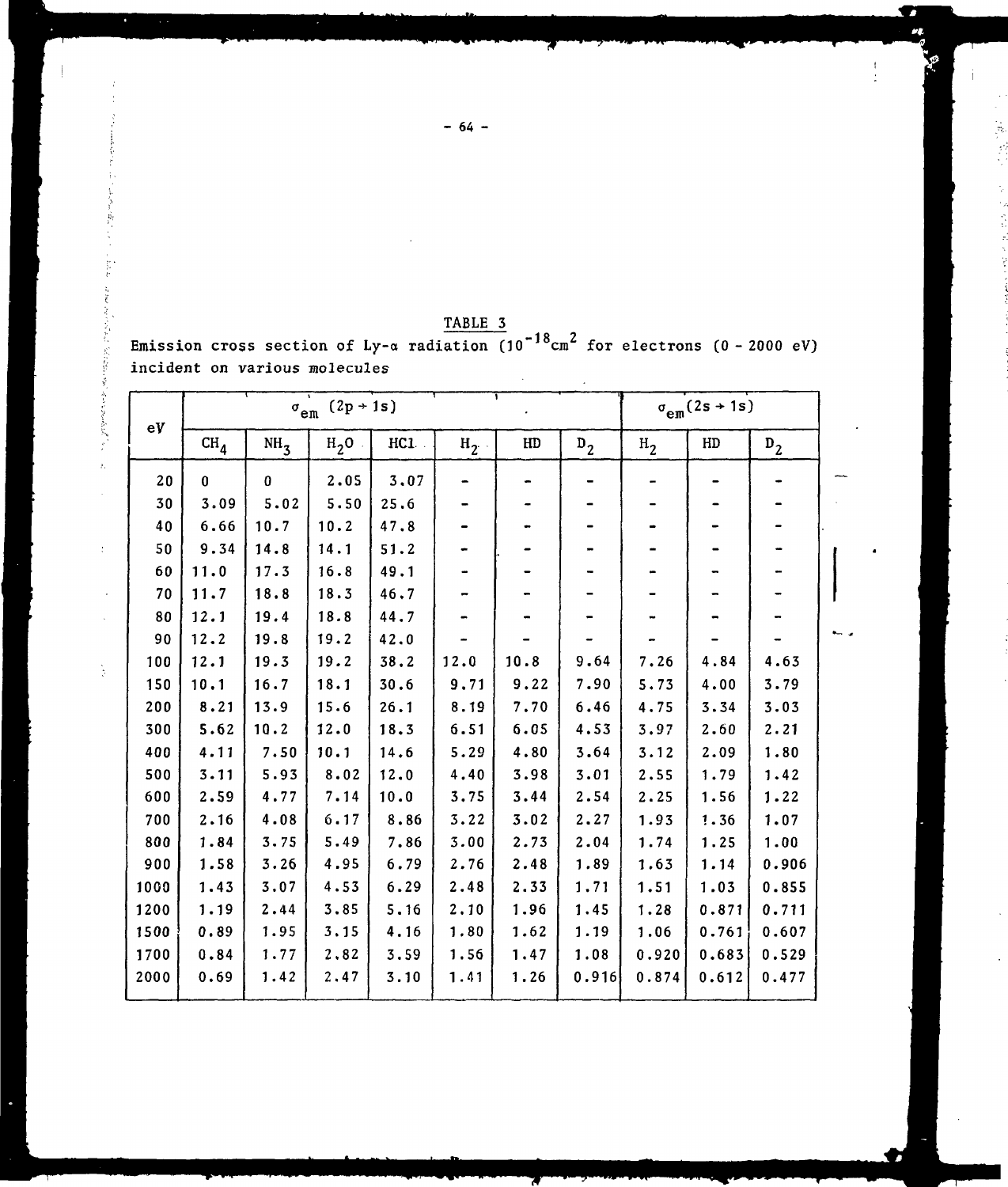## 4. RESULTS

First we consider our data in the energy range 0-100 eV. The  $\sigma_{\rm cm}(Ly-\alpha)$ 's, measured in the field-free case ( $\epsilon=0$ ) and thus referring to  $\sigma_{\text{exc}}(2p)$ , are presented in table 2 for 100 eV electrons incident on various molecules.

By application of an electric field ( $\varepsilon = 50$  V cm<sup>-1</sup>) we have found an increase in the Ly- $\alpha$  intensity only in the cases of H<sub>2</sub>, HD and  $D_2$ . This means that only for these three molecules the 2s state is produced in the dissociative excitation process. The 2s cross sections are also given in table 2 together with the 2s/2p cross section ratios.

The experimental results of other groups at 100 eV have been included in table 2 as well.

In fig. 4 the excitation curves of  $Ly-\alpha$  (2p + 1s) radiation are shown for  $0-100$  eV electrons on HC1,  $H_2O$ , NH<sub>3</sub> and CH<sub>A</sub>. In the case of  $H_2$ ,  $D_2$  and HD we noticed a large contribution of excited molecular triplet states to the observed radiation for electron energies in the threshold region. This additional radiation may be due to the  $a^3 \Sigma_{(g)}^+ \rightarrow b^3 \Sigma_{(u)}^+$  transition, a continuum radiation which can enter our v.u.r. detector system above 1795 8. Therefore we have omitted the excitation curves for these molecules in fig. 4 because at low incident electron energies the radiation does not refer to Ly- $\alpha$ . For the shape of the Ly- $\alpha$  $(H<sub>2</sub>)$  excitation curve see ref. [12]. The same data as presented in fig. 4, are shown in table 3, but now on an absolute scale. Below 100 eV no H,D (2s) cross sections have been measured because of the reasons given in section 2.1.

Our experimental thresholds for  $Ly-a$  radiation have been collected in table 4, together with those obtained by some other groups. In the case of HC1 and  $H_2O$  we have found two clearly observable onsets in each excitation curve. For  $NH_3$  and  $CH_4$  only one onset could be detected clearly.

It has been noticed that the shapes of the  $Ly-a$  curves showed similarities with the corresponding ones for Balmer emission [22 - 24].

The  $\sigma_{em}(2p \rightarrow 1s)$ 's for the incident electron energy range 100 -2000 eV are collected in table 3. In the case of  $H_2$ , HD and  $D_2$ the 2s cross sections are also presented in that table. In fig. 5 some  $\sigma_{em}(2p+1s)$  data are shown in the form of Fano plots [25].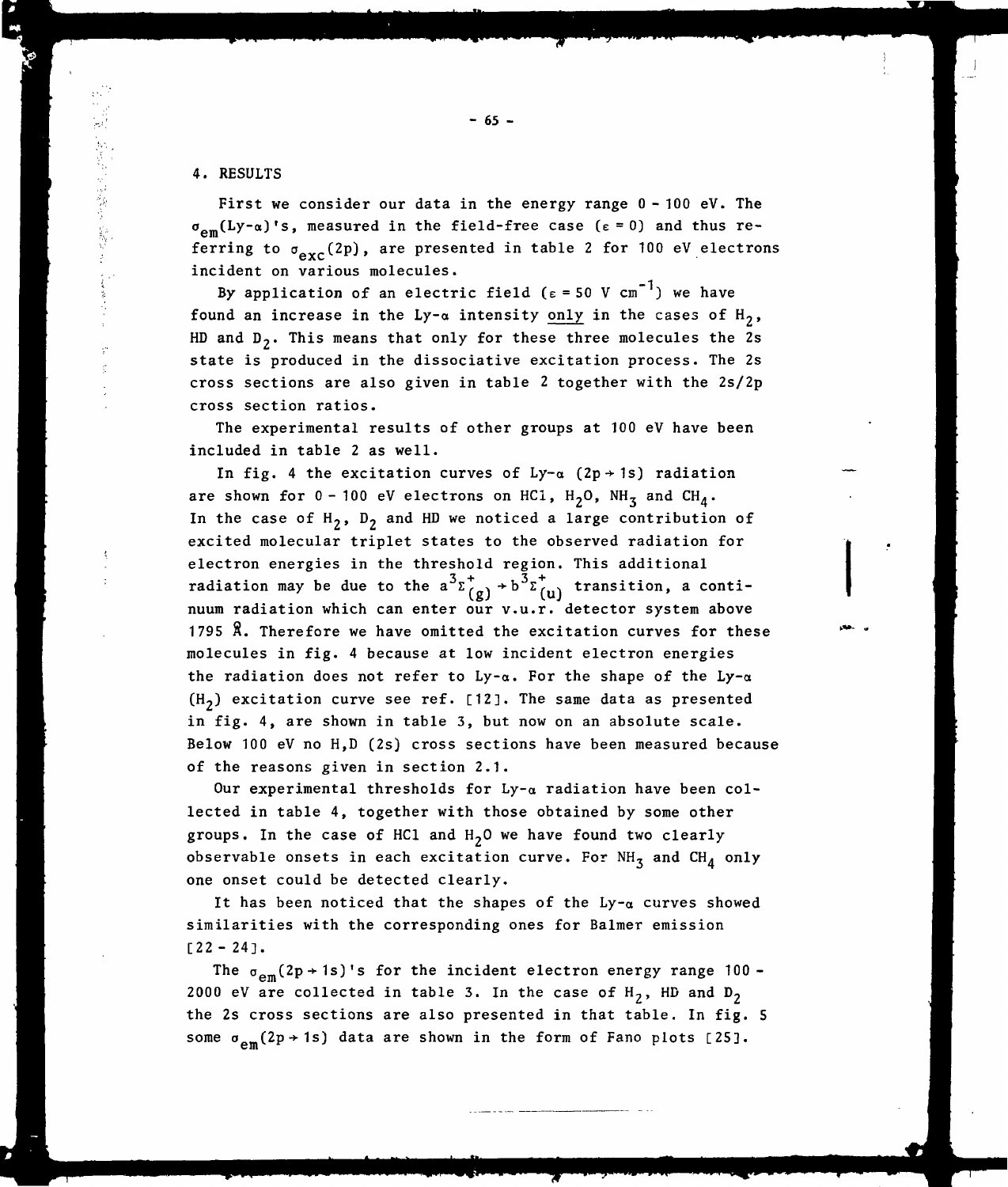|  |  | <b>TABLE</b> |  |
|--|--|--------------|--|
|  |  |              |  |

Measured onsets (eV) for Ly-a radiation

| com-            |                          |                                                          |              | Observed onset energies (eV) |                          |           |
|-----------------|--------------------------|----------------------------------------------------------|--------------|------------------------------|--------------------------|-----------|
| pound           | this work                | $refs.[5-7]$   $ref.[10]$   $ref.[11]$                   |              |                              | ref.[12]                 | $\star$ ) |
| CH <sub>4</sub> | $20.0 + 1$               | 21.9                                                     | 21.9         | $19 + 2$                     |                          | 14.7      |
| NH <sub>3</sub> | $22.0 + 1$               | 16.1<br>21.8                                             | 22.6         | $22 + 2$                     |                          | 14.6      |
| $H2$ O          | $17.0 + 1$<br>$25.0 + 1$ | $16.1 + 0.5$<br>$21.5 + 0.8$<br>$26.2 + 1.5$<br>40<br>ca | 15.4<br>24.0 | $15 + 1$<br>$24 + 2$         |                          | 15.3      |
| HC1             | $17.0 + 1$<br>$25.2 + 1$ |                                                          |              |                              |                          | 14.7      |
| $H_2$           |                          |                                                          |              |                              | $16.1 + 2$<br>27<br>$+2$ | 14.7      |

\*) Calculated minimum required energies for H(n=2) production.



 $\label{eq:1.1} \begin{array}{ccc} \mathcal{D} & \mathcal{D} & \mathcal{D} & \mathcal{D} \\ \mathcal{D} & \mathcal{D} & \mathcal{D} & \mathcal{D} \end{array}$ 

 $Fig. 5.$ 

Fano plots of Ly-a emission cross sections for 100 - 200G eV electrons incident on various molecules.

.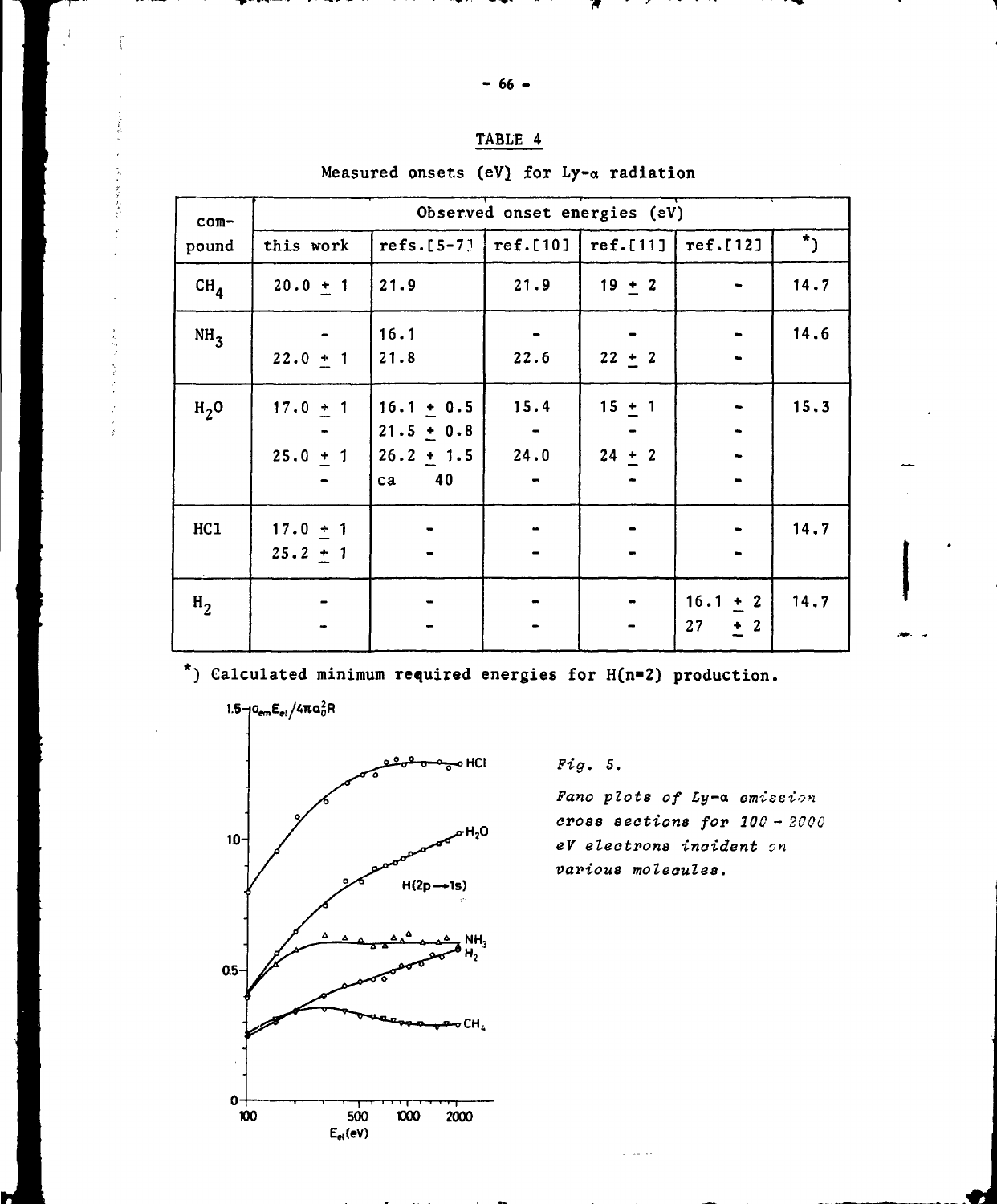For an introduction and interpretation of the Fano plots see ref. [26] and our previous work [22]. The  $M_{em}^2$  and  $c_{exc}$  values derived from such plots are given in table S, together with previous results of our group.

## 5. COMPARISON WITH THE RESULTS OF OTHER GROUPS

## 5.1. 100 eV

First we compare the results for dissociative excitation leading to H(2p).

In the case of 100 eV electrons on  $H_2$ , almost all relevant groups have normalized their cross section data for  $Ly-\alpha$  (2p + 1s) emission to that of Fite and Brackmann [1] (corrected for molecular contributions, see our section 2.2), except in ref. [9]. Therefore the  $\sigma_{\rm em}(2p \rightarrow 1s,H_2)$ 's reported in refs. [3,11] and in the present work are almost the same. De Heer and Carrière [9] have performed cross section calculations for the  $H_2$  Werner bands. to calibrate their optical detection system. Their [9]  $\sigma_{\rm em}(2p \rightarrow 1s,H_2)$  result is in good agreement with those in refs. [3,11] and ours. In the case of  $D_2$  we have normalized our  $e$ m $(2p + 1s)$  data at 100 eV to that of Vroom and de Heer [3].

For  $\mathtt{CH}_4$  our  $\sigma_{\mathsf{em}}$  value is in good agreement with those of Vroom and de Heer [2] and of McGowan et al. [11]. In all other cases there are discrepancies between our data and those presented in refs. [4-7,10,11]. The discrepancies with the results of refs. [5-7] are probably due to their method of calibration. They have calibrated their optical detection system only at the position of the He (584  $\hat{X}$ ) line and estimated the quantum yield at 1215  $\hat{X}$ . McGowan et al. [11] stated that their  $\sigma_{em}$ 's may be wrong by a factor of two due to the target density determination in that experiment. The discrepancies between our  $\sigma_{em}$  results and those of Morgan and Mentall [10] are not well understood because they have used in principle the same normalization (to ref. [1]) as we did. However, their  $\sigma_{em}(2p \rightarrow 1s;CH_4)$  is even lower than  $\sigma_{em}(n= 3 \rightarrow 2,1 ; CH_4)$  as presented in refs. [2,23], which suggests that the values of ref. [11] are unreliable. The discrepancy between our data and that of Vroom and de Heer [4] for  $H<sub>2</sub>0$  is probably due to the target gas density determination in their experiment as explained in ref. [22].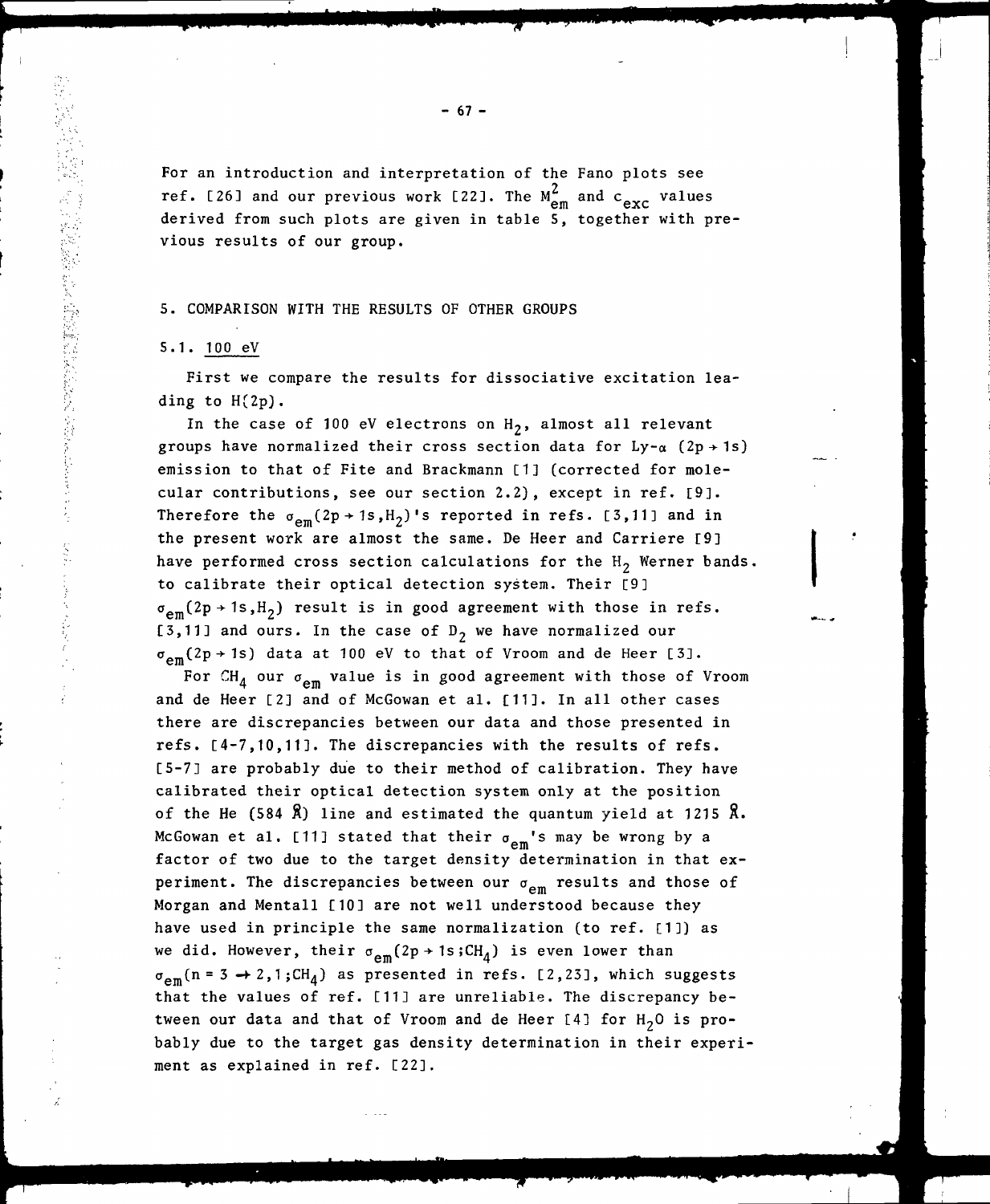|                  |            | H <sub>2</sub> |                 | HD        |            |                    |            | υ,                 |            |           |                                         | $H_2O$               |            |                                      |
|------------------|------------|----------------|-----------------|-----------|------------|--------------------|------------|--------------------|------------|-----------|-----------------------------------------|----------------------|------------|--------------------------------------|
|                  |            | $2p \div 1s$   | $2s + 1s$       |           | $2p + 1s$  |                    | $2s + 1s$  |                    | $2p + 1s$  |           | $2s + 1s$                               |                      | $2p + 1s$  |                                      |
|                  | $M_{em}^2$ | $c_{exc}$      | $M_{em}^2$      | $c_{exc}$ | $M_{em}^2$ | $ c_{\text{exc}} $ | $M_{em}^2$ | $c_{exc}$          | $M_{em}^2$ | $c_{exc}$ | $M_{em}^2$                              | $ c_{\mathrm{exc}} $ | $M_{em}^2$ | $^{\circ}$ $^{\circ}$ exc $^{\circ}$ |
| this<br>work     |            |                | 0.0547          | 3.90      | 0.0801     | 5.08               | 0.0467     | $\vert 1.43 \vert$ | 0.0534     | 10.1      | 0.0267                                  | [10.0]               | 0.120      | 34.7                                 |
| ref. $3   0.120$ |            | 1.80           | $0.0572$   2.38 |           |            |                    |            |                    | 0.0839     |           | $3.91 \mid 0.0411 \mid 4.68 \mid 0.151$ |                      |            | 89.3                                 |
| ref. $8$         | 0.118      |                |                 |           |            |                    |            |                    |            |           |                                         |                      |            |                                      |

TABLE 5

# $M_{em}^2$  and  $c_{exc}$  values for the parent molecules  $H_2$ , HD,  $D_2$  and  $H_2O$

 $\pmb{\ast}$  $\pmb{\mathfrak{s}}$  $\mathbf{r}$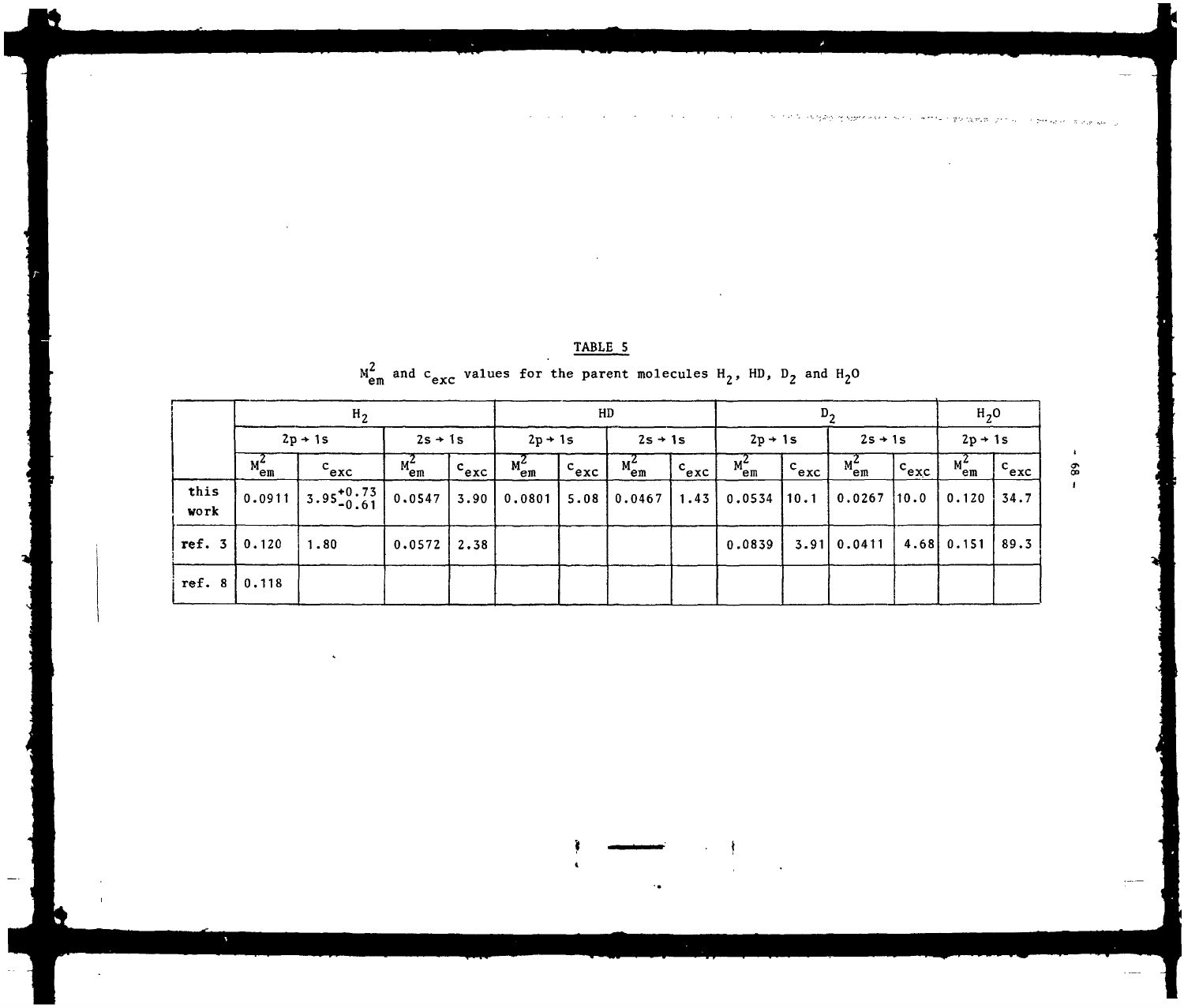In the case of the 2s cross sections our values agree reasonably with those of Vroom and de Heer [3] for  $H_2$  and  $D_2$ . For  $CH_4$ they C2] found a relatively small 2s cross section where we have found the value zero. The value for the 2s cross section reported by Cox and Smith [13] in the case of  $D_2$  is about 40% lower than ours. We have no explanation for this difference.

#### 5.2. O - 2000 eV

计算机 化二氯甲基甲基

The measured onset energies for Ly- $\alpha$  (2p + 1s) radiation agree well with those obtained by the other groups in the case of  $CH_4$ , NH<sub>3</sub> and  $H<sub>2</sub>0$  (see table 4). However in refs. [6,7] more onsets have been reported for Ly- $\alpha$  from H<sub>2</sub>O and NH<sub>3</sub> than generally found by the other groups [10,11] and by us.

The shapes of the Ly- $\alpha$  (2p + 1s) excitation curves for CH<sub>A</sub>, NH<sub>3</sub>, H<sub>2</sub>O and H<sub>2</sub> agree fairly well with those reported in refs. [2-6,10,11] for the relevant electron energy ranges (see table 1). However in the case of  $NH<sub>z</sub>$ , Böse and Sroka [6] found relatively higher  $\sigma_{em}$ 's than we have found for increasing incident electron energies (45% at 400 eV). In the case of  $D_2$  our  $\sigma_{em}$ 's are relatively lower than those of Vroom and de Heer [3] for increasing electron energies. No data concerning HD have been published elsewhere.

In the case of the 2s cross sections our excitation curves for  $H_2$  and  $D_2$  have a similar shape as the corresponding ones presented in refs. [3,13] for the relevant incident electron energies.

#### 6. DISCUSSION

## 6.1. H,D(2s,2p) excitation

A striking feature of this study is that, for most of the parent molecules except  $H_2$ , HD and  $D_2$ , no H atoms in the 2s state are produced by dissociative excitation with electrons. In another study Möhlmann et al. [15] have found that, for electrons on  $H_2$ , HC1,  $H_2O$ ,  $NH_3$  and CH<sub>4</sub>, no H(3p) particles are formed. We have no explanation for this yet.

It is interesting to note that only in those cases  $(H_2, H_2)$  and  $D_2$ ) in which the minimum required energy to produce  $H(n=2)$  is smaller than the ionization potential of the parent molecules, Hf2s) atoms are produced.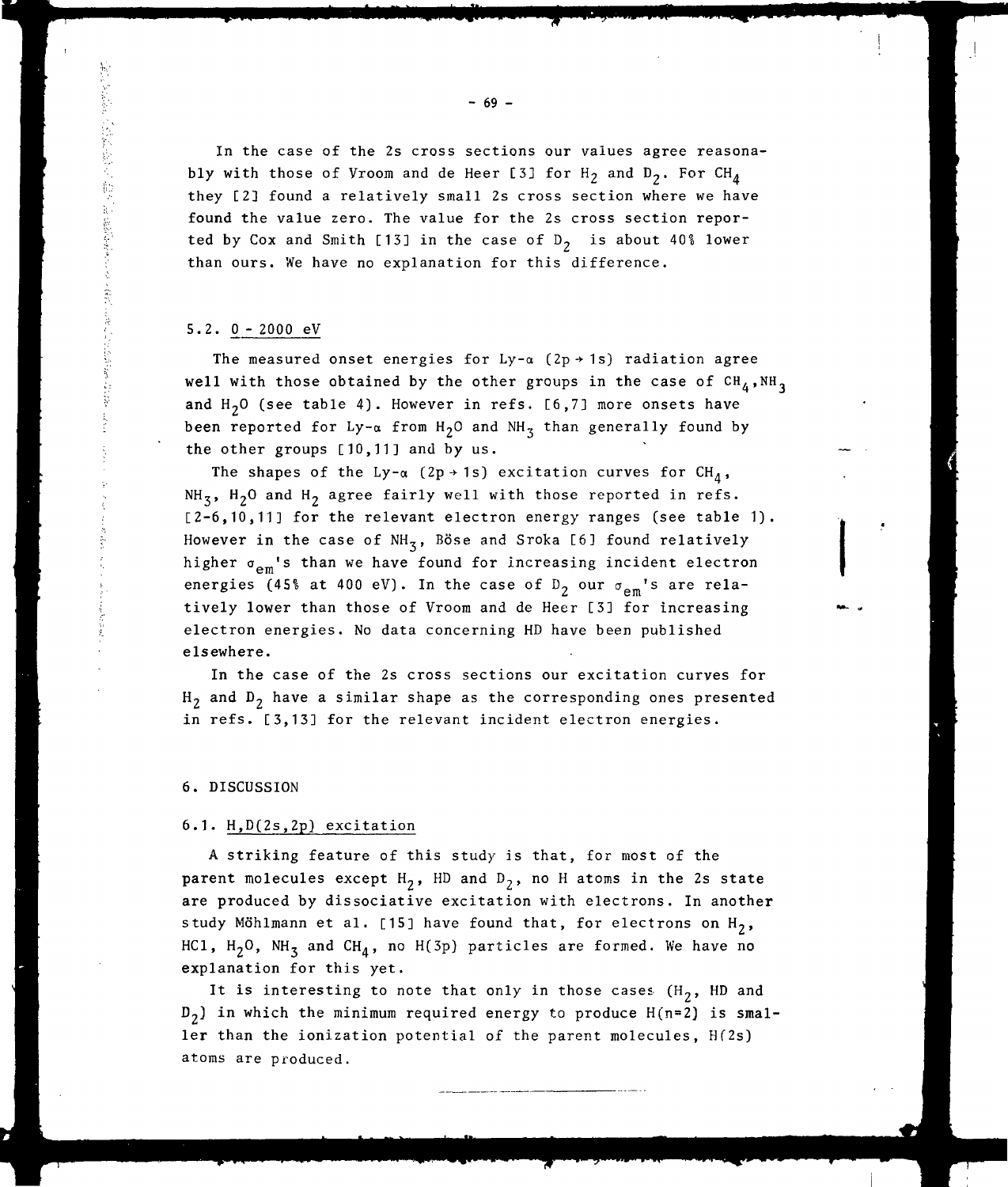## 6.2.  $H_2$ . HD and D<sub>2</sub>

The positive slope in the Fano plot found in the case of  $H_2$ (see fig. 5), HD and  $D_2$  for the formation of H, D(2s, 2p) atoms, **indicates** that optically allowed excitations in the parent molecule **play** a role in this dissociative process. This means that also via photodissociation of these parent molecules,  $H(n=2)$  can be produced. This has indeed been found by several groups, see **for** instance refs. [27,28] and the relevant references therein. From the slope of the linear part in the Bethe plot the  $M_{em}^Z$ **value** can be obtained. An extensive discussion and interpretation of this value in the case of  $H_2$  and  $D_2$  is given by Vroom and de Heer [3] and therefore does not need to be repeated here.

Because our experimentally obtained  $c_{exc}$  values for  $H_2$  and HD are of the order of unity, the contribution of optically allowed excitations is important with respect to symmetry forbidden excitations. For  $D_2$  the c<sub>exc</sub> value is larger than for  $H_2$ and HD. So in the case of  $D_2$  the symmetry forbidden transitions may contribute relatively more to the production of D(2s,2p) than those in  $H_2$  and HD to the H, D(2s, 2p) formation.

**Fron** the photodissociation experiments [27,28] it appeared **that** H(n»2) particles can be produced both by direct dissociation **and** predissociation of bound Rydberg states converging to the electronic ground state of  $H_2^*$ . Misakian and Zorn [14] have **shown that in the case of**  $H(2s)$  **split from**  $H_2$ **, besides slow**  $H(2s)$ **atoas** (originating fron the above mentioned bound Rydberg states) **also atoas** with a high kinetic energy are produced. These fast **atoas aay originate** from the repulsive doubly excited states with **a vertical** excitation energy around 29 eV. They [14] give an extensive discussion of the H<sub>2</sub> states which may be involved in the **H(2s)** f**oraat**ion. Möhlmann and de Heer [29, and references therein] have found that in the case of H(n<sub>23</sub>) production two **onsets (ca 18 and** 27 eV) are clearly present. These two onsets **are probably due** to the same type of excitations as indicated **above.** So **it** appears from their work [14,29] that, besides singly **excited states,** the doubly excited states play a role in the **foraation of** H,D\* atoms.

- 70 -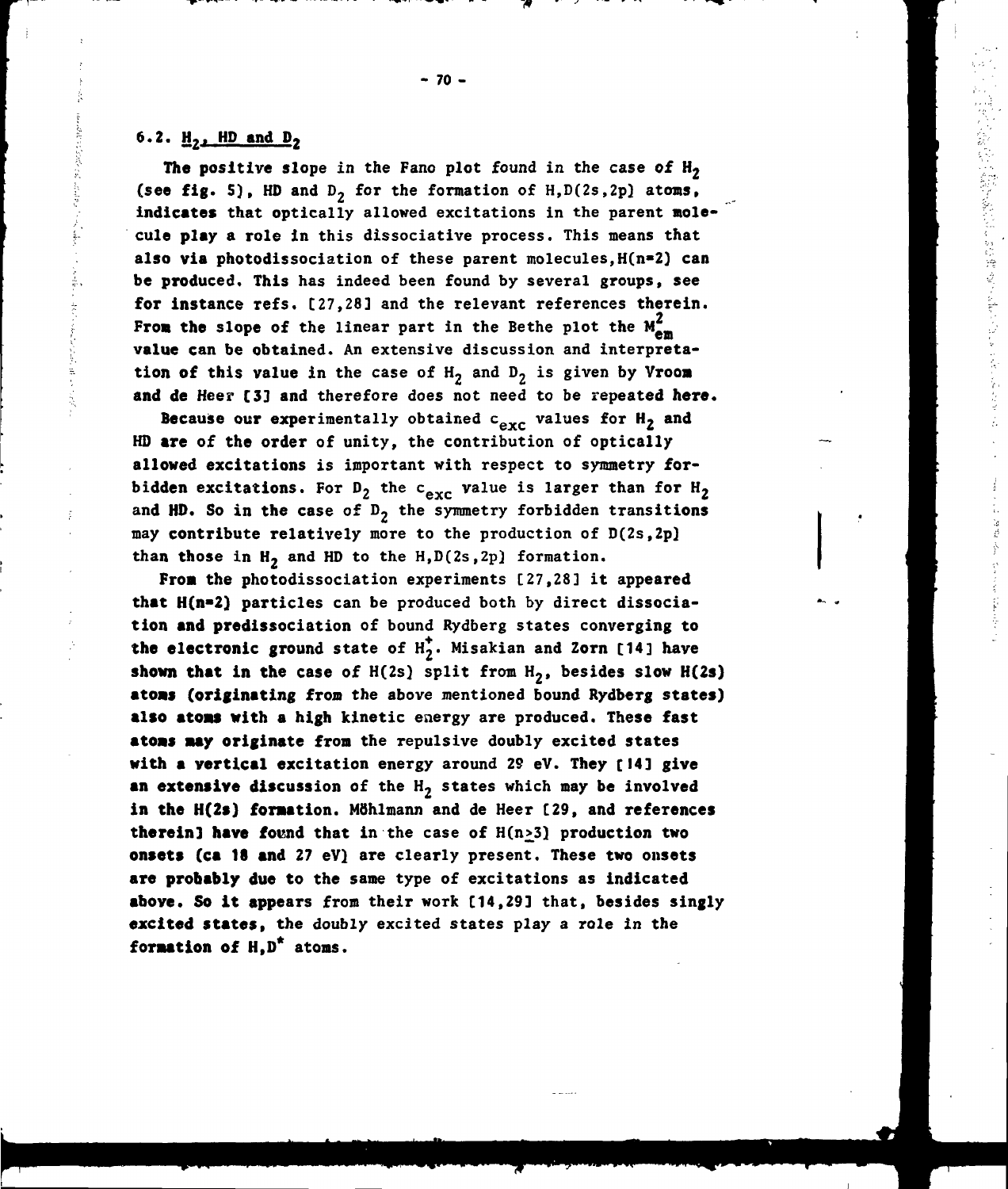## 6.3.  $H_2Q$

The positive slope in the Fano plot shows that optically allowed excitations contribute to the formation of H(2p) atoms. For a discussion of the experimentally obtained  $M_{em}^2$  value, see Vroom and de Heer [4, section IV] who found  $M_{\rm em}^2$  to be of the same order as in the present work. The contribution of optically allowed excitations to the formation of  $H(2p)$  has been confirmed by photodissociation experiments of  $H_2O$  into  $H(n=2)$  and  $OH(X^2\Pi_i)$ as performed by Beyer and Welge [30], Guyon et al. [31] and N. Böse et al. [323. In their work water states with excitation energies between ca  $15.3 - 20$  eV  $[30-32]$  and around 24 eV  $[31,32]$ are found to be involved in this dissociation process. These two energy ranges agree with our experimentally observed thresholds (see table 4). The excitation curves for  $Ly-\alpha$  and Balmer emissions, obtained in the present work and in ref. [22] respectively for electrons on water, have a similar shape. Therefore H atoms with  $n=2$  and  $n > 3$  may be produced via the same mechanism In the case of H(n=3] Beenakker et al. [22] have explained that the first threshold may be due to excitation to Rydberg states converging to the third ionization potential of  $H<sub>2</sub>0$  followed by predissociation via a repulsive doubly excited state. The structure observed in the Ly-a photofluorescence curve between 15.3-20 eV of refs. [31,32] suggests that predissociation of the same type of Rydberg states takes place here too. Following Beenakker et al. [22] the second onset at about 25 eV may be due to direct excitation to a repulsive doubly excited state, disso-2 ciating into  $H(n=Z)$  and  $OH(X^{\pi}\bar{1}_1)$ . Neglecting the correlations between the electrons, simultaneous excitation of two electrons is a symmetry forbidden transition, and is therefore expected not to be important in the photodissociation process. This is consistent with the relatively small  $Ly-\alpha$  photofluorescence yield above 24 eV as found in refs. [31,32],and with the relatively large  $c_{exc}$  value obtained from our  $H_2O$  Fano plot (fig. 5) which indicates that symmetry forbidden excitations contribute significantly to the H(n=2) production by electron impact on  $H_2O$ .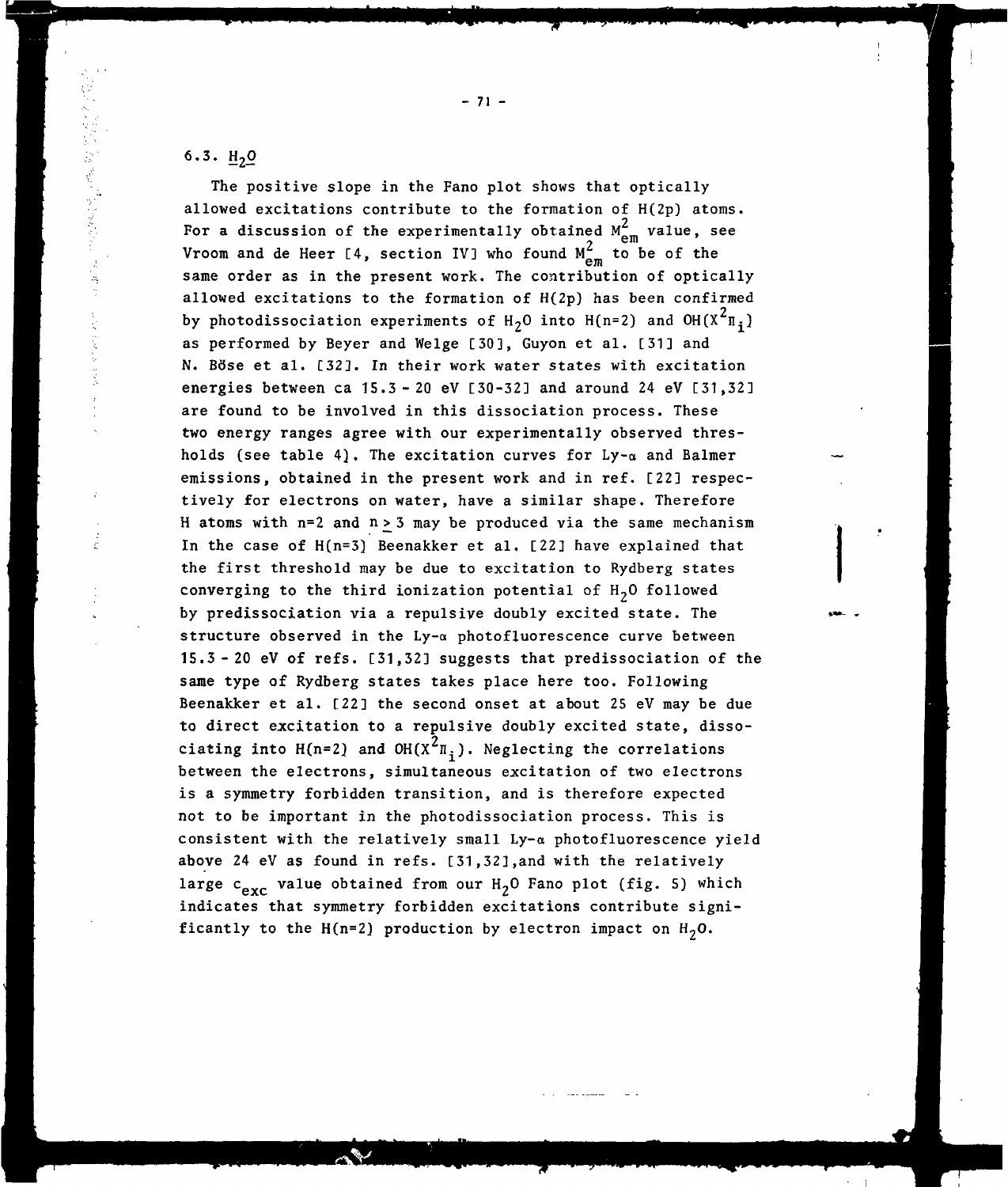## 6.4.  $M_{\rm H_3}$

In the case of  $NH_3$  it is seen that the slope of the Fano plot (fig. 5) is equal to zero. This means that symmetry forbidden excitations dominate in the production of H(2p). This is consistent with the fact that Beyer and Welge [30] have found only a small Ly- $\alpha$  photofluorescence cross section for NH<sub>z</sub> in comparison with those for  $H_2$  and  $H_2O$ . Böse et al. [32] have reported that the photodissociation of  $NH_3$  yielding  $H(n=2)$  starts already at the photonenergy of 14.7 eV. However, this onset is not seen in the electron impact experiment. The domination of symmetry forbidden transitions in the production of  $Ly-a$  (2p + 1s) radiation is consistent with  $Ly-\alpha$  photofluorescence results as explained below. In the photofluorescence spectrum there are two photon energy regions for  $Ly-\alpha$  radiation, one starting at  $14.7$  eV and the other starting at 21 eV. The Ly- $\alpha$  fluorescence intensities are weak (small photofluorescence cross sections for  $Ly-\alpha$ ). Because we do not see any radiation between 14.7 and 2J eV for electron impact it is probable that also above  $21$  eV impact energy no Ly-a radiation due to optically allowed transitions will be observed by us. The onset at 22 eV in our experiment must then be mainly due to symmetry forbidden transitions in  $NH_5$  which is consistent with our results from the Fano plot.

Our experimental threshold of 22 eV lies about 7 eV above the minimum required energy for formation of  $H(n=2)$ . This may mean that H(n=2) is produced together with  $NH<sub>2</sub>$  via excitation of a strongly repulsive state, or that total dissociation into the fragments  $H(n=2) + 2 H(n=1) + N$  takes place. Wight and Van der Wiel [33] have found that the formation of  $H^+$  from NH<sub>3</sub> starts at about 25 eV which is also 7 eV above the minimum required energy to produce  $H^+$ . They [33] explained that the  $H^+$  production proceeds mainly via the repulsive second excited  $NH_{7}^{+}$  state. Similarly we may say that the H<sup>\*</sup> fragments are produced via the repulsive Rydberg states converging to this second excited  $NH_{3}^{+}$  state. However, it is strange that all the relevant Rydberg states, which dissociate into  $H^*$  and  $NH_2$ , are symmetry forbidden with respect to the  $NH_3$  ground state. One then might think that the symmetry forbidden character of the excitation is due to intermediate doubly excited states instead of singly excited Rydberg states. We know that in the case of  $H_2$  doubly excited states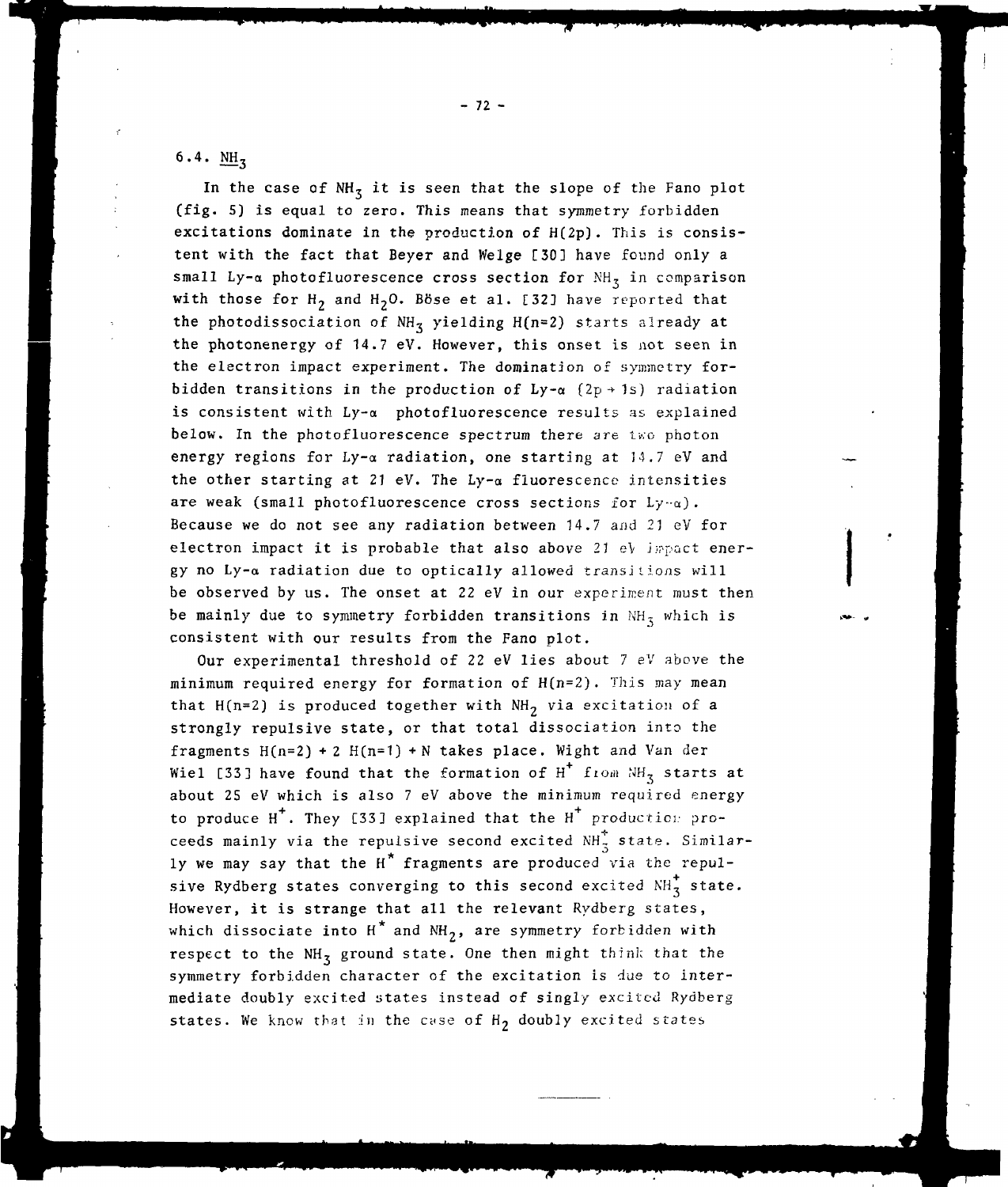play an important role in the  $H^*$  formation (see ref. 29) and that excitation to doubly excited states become more important for increasing number of electrons in the molecule.

## 6.5.  $CH<sub>A</sub>$

As in the case of  $NH_3$ , also for CH<sub>A</sub> a symmetry forbidden excitation character has been found for the  $Ly-\alpha$  excitation curve.

Only one onset for  $Ly-\alpha$  radiation is seen in fig. 4 at about 20 eV which is about 5 eV higher than the minimum required energy for this process. Assuming that  $H(n=2)$  and  $H(n>3)$  particles are formed via the same mechanism we can follow the explanation which has been given by Beenakker and de Heer [34] in the case of Balmer radiation from CH<sub>A</sub>. They [34] suggest that H<sup>\*</sup> fragments are produced via excitation of repulsive Rydberg states converging to the second ionization potential (first excited  $CH_{A}^{+}$  state) of  $CH_{A}$  at 23.1 eV. Since symmetry forbidden excitations dominate in the  $Ly-\alpha$  production process, one might think again about the importance of the doubly excited states, as in the case of NH<sub>z</sub>. Backx and Van der Wiel [35] have found that H<sup>+</sup> ions are formed via excitation of the first excited  $(2s<sub>1</sub>)<sup>-1</sup>$  state of  $CH<sub>4</sub>$ , and also via excitation of an excited  $CH_4^+$  state which can be reached only by a two electron transition at about 30 eV. Rydberg states converging to this latter (symmetry forbidden) excited  $CH_A^+$ state may be involved in the  $H^*$  production.

## 6.6. HC1

Also in this case (see fig. 5) mainly symmetry forbidden excitations in HC1 contribute to the  $Ly-\alpha$  formation. Two onsets for Ly- $\alpha$  radiation are present at about 17 and 25 eV. The first onset lies about 2.3 eV above the calculated minimum dissociation energy of HC1 into H(2p) and C1( $^{2}$ P). From the combination H(2p) and Cl(<sup>2</sup>P) six singlet and six triplet states (with  $\vec{r}$ ,  $\vec{r}$ ,  $\vec{u}$ and  $\Delta$  symmetries) arise. Some of these states may be repulsive.

The appearance of the first onset at about 17 eV may be explained to be due to:

a) direct excitation above the dissociation limit to the repulsive part of bound states electronically correlated with H(2p) and  $CI(^{2}P)$ .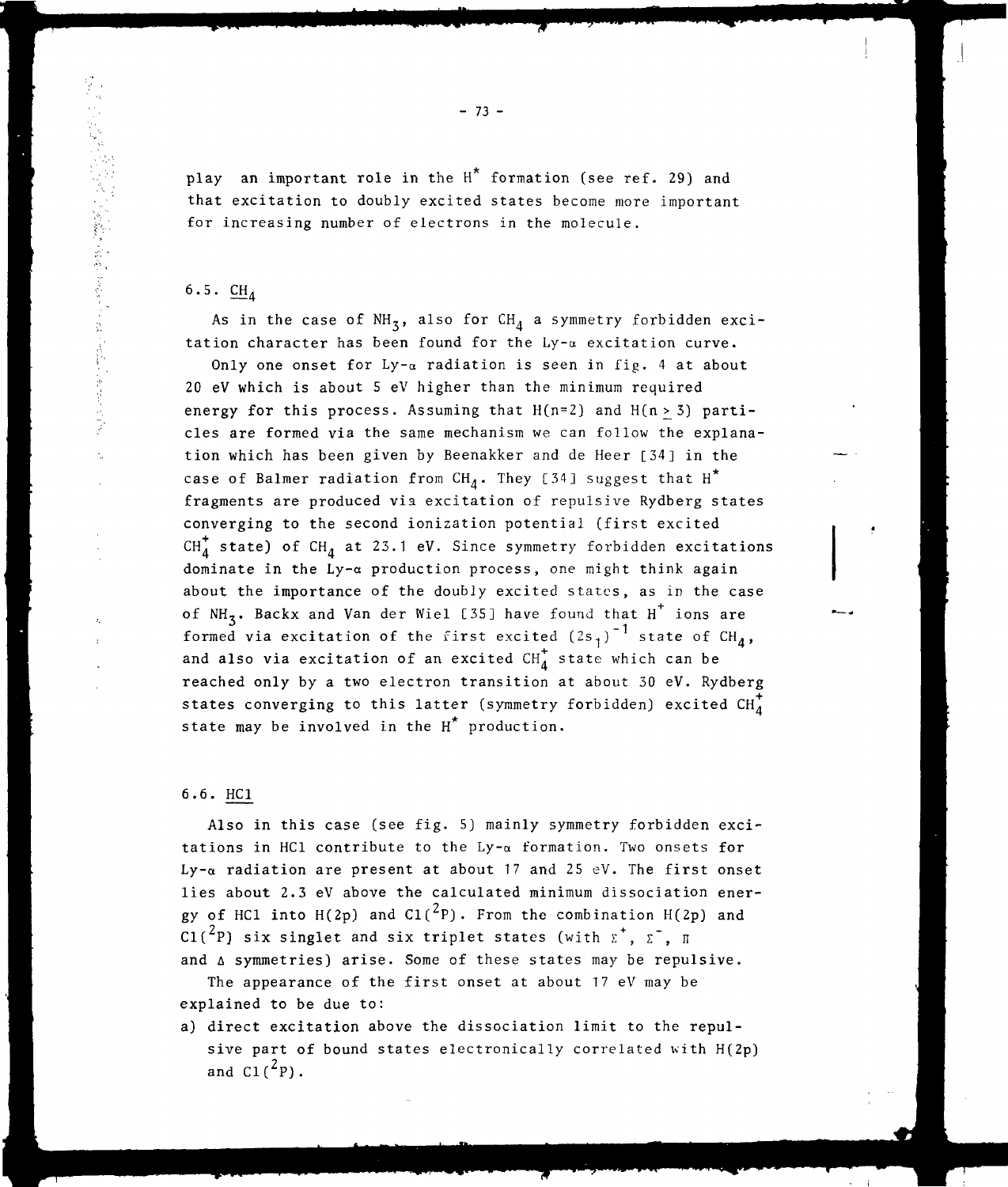b) predissociation of (vibrationally excited) Rydberg states, converging to the second ionization potential (HC1<sup>\*</sup>,  $A^2\Sigma^+$ ) of HC1, by the relevant repulsive state.

The second onset at about 25 eV may be due to direct excitation to strongly repulsive (doubly) excited states. The fact that at least a part of the excited H atoms are produced via excitation of these latter strongly repulsive (doubly excited) states has been proved by Ogawa et al. [36] in the case of  $H(n=4)$  by Doppler broadening of the Balmer- $\beta$  emission line. They showed that H(n=4) fragments are produced with translational energies of 7.3 eV by 300 eV electron impact on HC1.

#### REFERENCES

[1] W.L. Fite and R.T. Brackmann, Phys. Rev. 112 (1958) 1151. [2] D.A. Vroom and F.J. de Heer, J.Chem.Phys. 50 (1969) 573. [3]  $D.A.$  Vroom and  $F.J.$  de Heer, J.Chem.Phys.  $50$  (1969) 580. [4] D.A. Vroom and F.J. de Heer, J.Chem.Phys. 50 (1969) 1883. [5] W. Sroka, Z.Naturforsch. 24a (1969) 1724. [6] N. Böse and W. Sroka, Z.Naturforsch. 26a (1971) 1491. [7] N. Böse and W. Sroka, Z.Naturforsch. 28a (1973) 22. [8] F.J. de Heer, H.R. Moustafa Moussa and M. Inokuti, Chem. Phys.Letters 1 (1967) 484. [9] F.J. de Heer and J. Carriere, J.Chem.Phys. 55 (1971) 3829. [10] H.D. Morgan and J.E. Mentall, J.Chem.Phys. 60 (1974) 4734. [11] J.W. McGowan, J.F. Williams and D.A. Vroom, Chem.Phys.Lett. 3 (1969) 614. [12] M.J. Mumma and E.C. Zipf, J.Chem.Phys. 55 (1971) 1661. [13] D.M. Cox and S.J. Smith, Phys.Rev. A 5 (1972) 2428. [14] M. Misakian and J.C. Zorn, Phys.Rev. A 6 (1972) 2180. [15] G.R. Möhlmann, S. Tsurubuchi and F.J. de Heer, Chem.Phys. 18 (1976) 145; Chapter II, part A3, of this thesis. [16] K. Watanabe, Advances in Geophysics 5 (1958) 153. [17] H. Friedman, Physics of the Upper Atmosphere, J.Ratcliffe Ed. (Academic Press, N.Y., 1960).  $[18]$  J. Carriere and F.J. de Heer, J.Chem.Phys. 56 (1972) 2993.